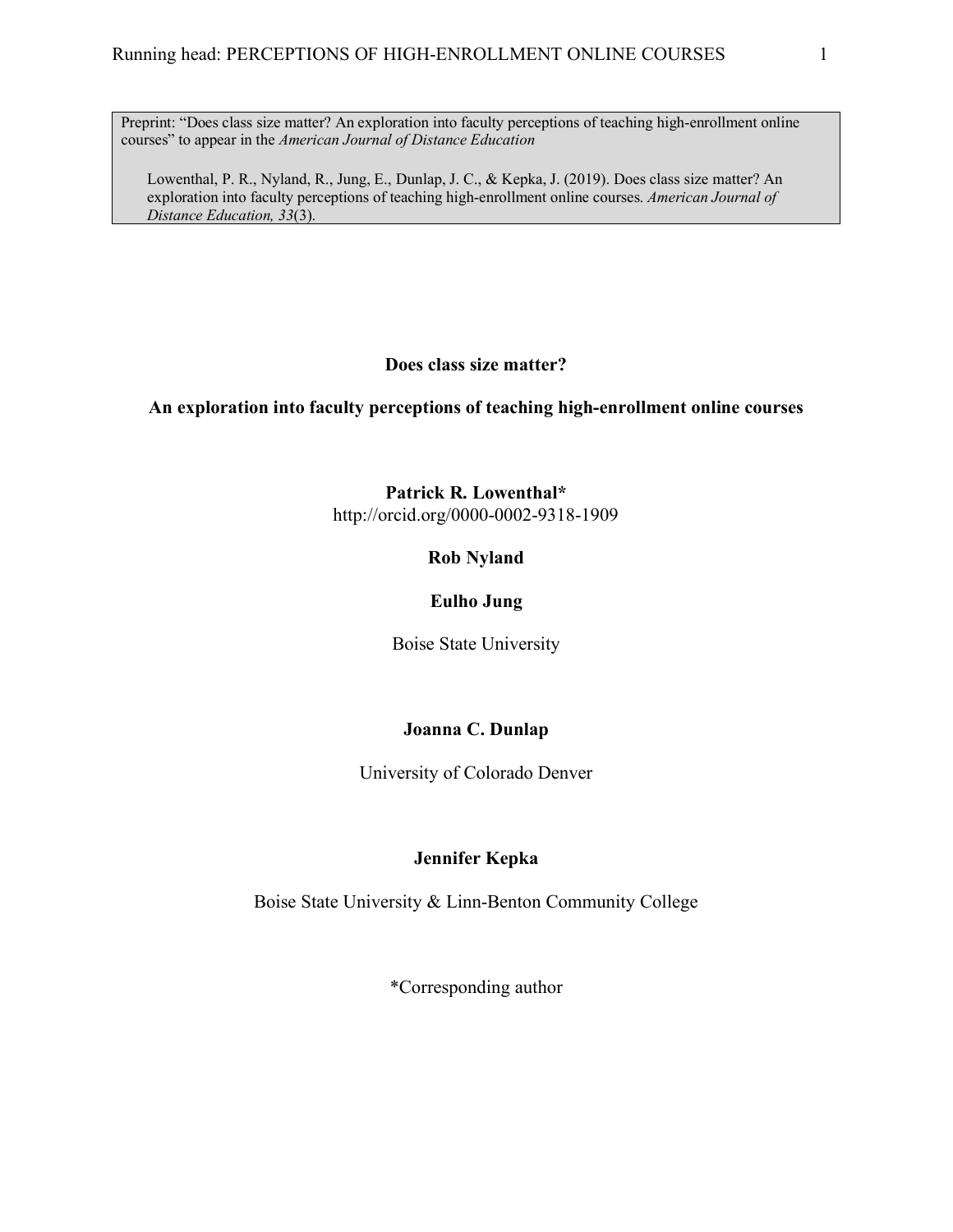### **An exploration into faculty perceptions of teaching high-enrollment online courses**

#### **Abstract**

Class size has been a popular topic for decades. There is renewed interest in this topic now with the growth of online learning. Online courses can accommodate hundreds, if not thousands, of students in a single course. Very little research, though, has been conducted recently on class size in online courses and the research that has been conducted is mixed. As the demand for online courses increases, so likely will class size. In this exploratory study, we investigated the perceptions and experiences of 37 faculty teaching high-enrollment online courses. In the following article, we report the results of our inquiry, implications for practice, and areas for additional research.

*Keywords***:** Class Size; High-Enrollment Online Courses; Large Online Courses; Online Teaching; Course Design; Community; Interaction; Assessment; Workload

#### **Introduction**

*At the start of the 2017-18 academic year, the institution introduced a new incentive-based budget model that recognizes activities associated with strategic priorities — namely student and financial success. The new model was designed to allow Schools and Colleges to outperform their budgets and retain any additional generated funds to support new endeavors. It was an exciting new opportunity, and administration, staff, and faculty began the challenging job of implementing the new budget approach and making plans for taking advantage of the incentive. One of the tasks involved looking at class size, and determining if there were some courses within each program area that could be effectively delivered as high-enrollment courses. At the start, the group quickly realized that they did not share an uniform benchmark for "large" and did not have criteria for determining what "large" should mean for different types of courses and different groups of students: undergraduate on-campus core, undergraduate on-campus major, undergraduate blended core, undergraduate blended major, undergraduate online core, and undergraduate online major; graduate on-campus, graduate blended, and graduate online. In addition, the group concluded there were other influencing factors such as: discipline/subject matter, foundational vs. applied, existing support structures for larger courses (e.g., learning assistants in science courses), the tenure and promotion status of the faculty member teaching the course, and so on. It was an eye-opening experience to be exposed to the variety of perspectives on what "large" means when discussing course size in general, and*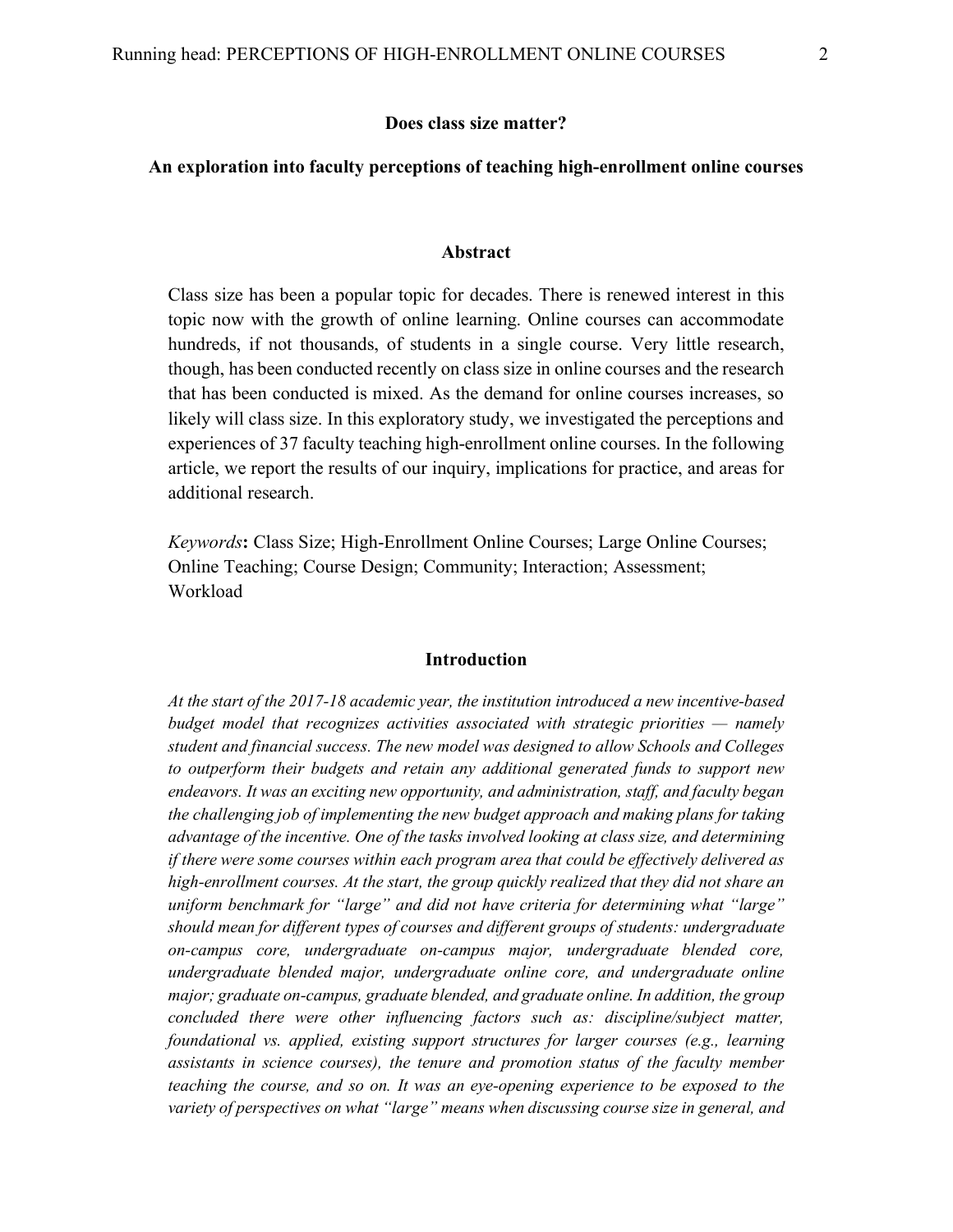*online course size in particular. The bottom line for all of those involved in the conversation was that student success was the number one priority and, therefore, any established benchmarks had to put student success before financial success. Even after all of the work on this issue, the group was — and continues to be — critical about the effectiveness of large courses with regard to student success.*

The experience described above is not unique. Class size has concerned educators for years (Akerhielm, 1995; Schanzenbach, 2014; Toth & Montagna, 2002) because they believe it influences student learning and engagement: as class size increases, students' interactions with teachers decrease, and therefore students' learning decreases (Hewitt & Brett, 2007; Orellana, 2006). As the situation above illustrates, a large class may be defined as "any class where the numbers of students pose both perceived and real challenges in the delivery of quality and equal learning opportunities to all students" (Maringe & Sing, 2014, p. 763).

But why are we so concerned with class size? Research suggests that large class sizes lead to higher dropout rates, lower attendance, more cheating, reduced breadth and depth of subject matter, less instructor-student interaction, less instructor feedback, increased reliance on lecture, less student involvement in class, and the like (Russell & Curtis, 2013; Saiz, 2014). While administrators (i.e., those tasked with running schools and programs) care about student learning, they are also concerned with fiscal responsibility and see increasing the number of students in a class as one way to save schools and programs money (Mitchell & Leachman, 2015; Tomei, 2006). In the situation above, for example, increasing class sizes could lead to outperforming the budget and additional funds funneled to the primary unit. In addition, highenrollment courses may increase access and availability for students (Chen, Anderson, Hannah, Bauer, & Provant-Robishaw, 2015; Chen, Lowenthal, & Bauer, 2016; Grenzky & Maitland, 2001).

Although the concerns of class size have primarily been focused on on-campus courses,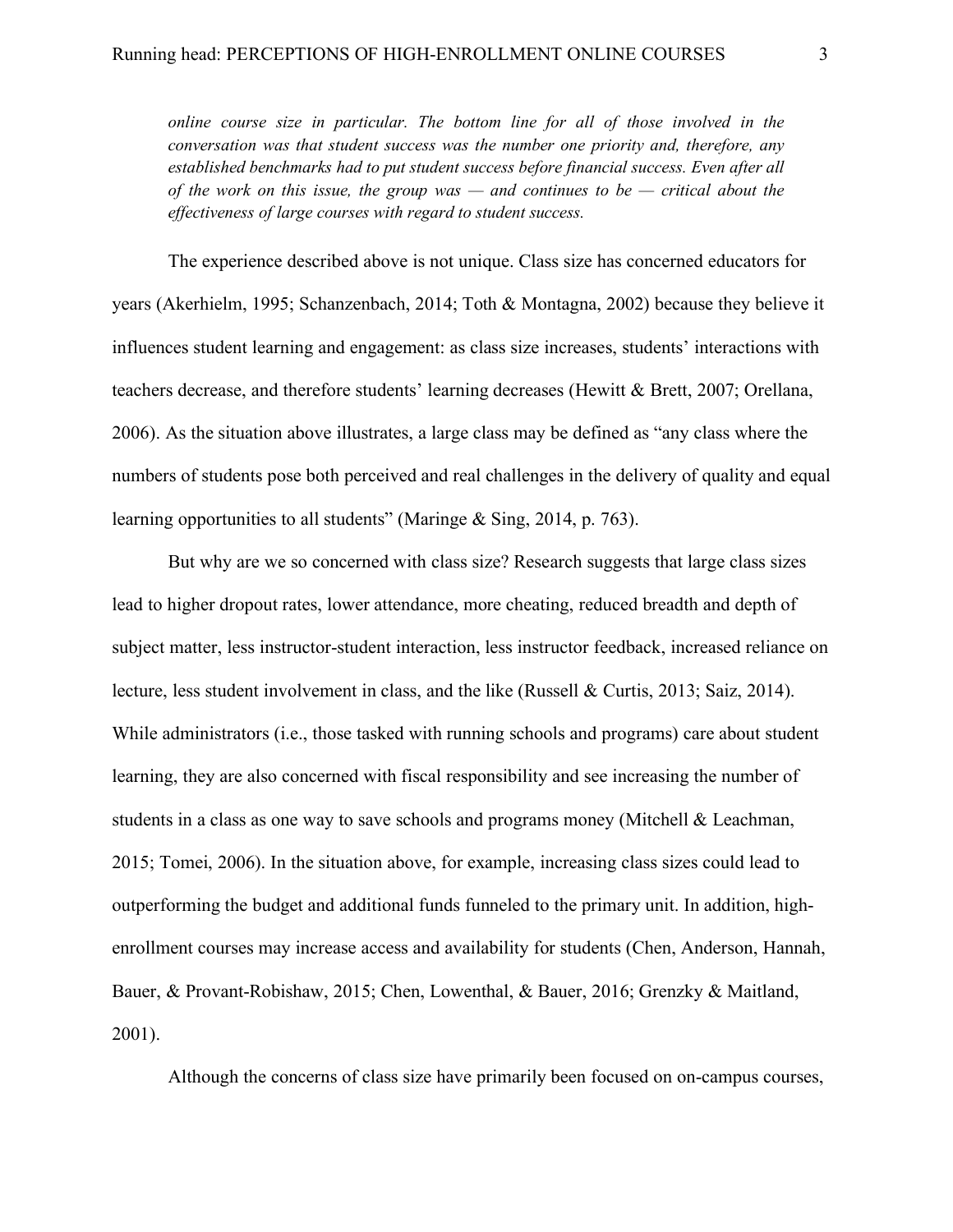there is new attention on class size with the advent of high-enrollment online courses, some with hundreds and even thousands of students in a single course (Braga, Gunter, & Carneiro, 2015; Deming, Goldin, Katz, Yuchtman, 2015; Jordan, 2014; Rath, Gunter, & Graga, 2010; Trammell & LaForge, 2017). However, there is surprisingly little research on the effect of class size in online courses (Irby & Lara-Alecio, 2012) and most of what has been done is over 10 years old (c.f. Jiang & Ting, 2000; Rovai, 2000). Further, the results of published studies are mixed (Russell & Curtis, 2013). For instance, Cavanaugh (2005) found that adding a single student to an online course increased instruction time dramatically in order to maintain similar course quality. On the other hand, Bettinger, Doss, Loeb, Rogers, and Taylor (2017) found that class size did not impact course quality in terms of student grades, retention, or persistence in large online courses. Research also suggests it is hard to achieve positive student outcomes while also maintaining a reasonable faculty workload and satisfaction in high-enrollment online courses (Taft, Perkowski, & Martin, 2011). Given the results of existing research, however, it is clear there is room for additional inquiry.

While the role of class size on the aforementioned variables (e.g., students' grades, retention, and persistence; faculty workload and quality control) is important, we continued to reflect on our group's conversations and attempts at defining "large" benchmarks. In order to help our group and all other groups reviewing questions of online course capacity, we decided to launch our line of inquiry by investigating faculty perceptions of teaching what they defined for their context as "large" online courses. Our goal was (a) to see if their experiences could serve as a foundation for defining "large" when setting benchmarks for online course capacity, and (b) to share online educators' recommendations for teaching large online courses with colleagues who are struggling with the idea of teaching their own large online courses.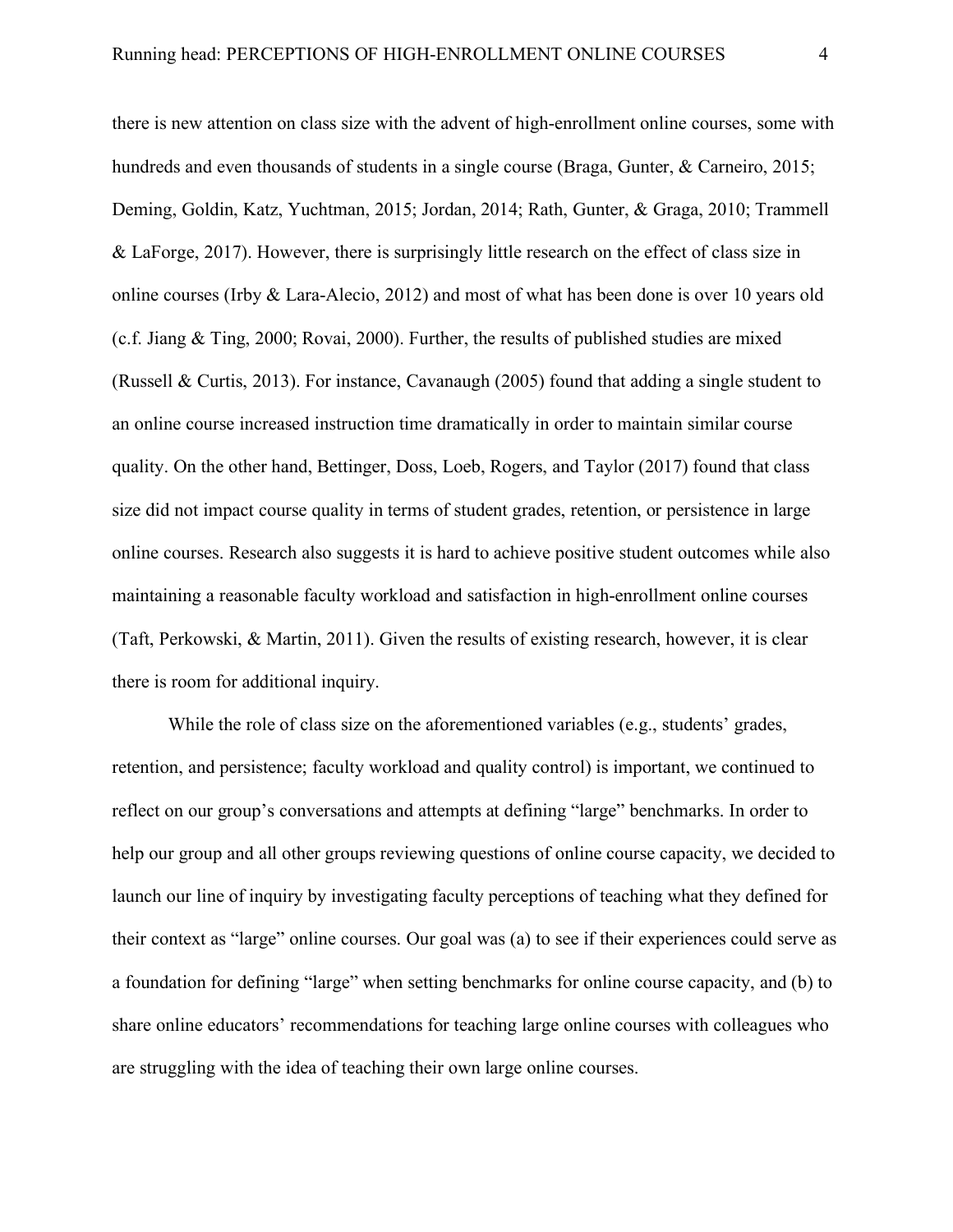Below, we report the results of an exploratory study on faculty perceptions of teaching large online courses, which we refer to as high-enrollment online courses throughout the rest of this paper. We conclude with implications for practice and directions for future research. This study was framed around the idea that high quality online courses, and in turn student outcomes, begin and end with the faculty involved with designing and teaching online courses (Dunlap, 2005; Ludwig-Hardman & Dunlap, 2003; Wilson, Ludwig-Hardman, Thornam, & Dunlap, 2004). Online faculty shape what happens in online courses (Jaggers  $\&$  Xu, 2016). Therefore, understanding the perceptions of faculty who teach high-enrollment online courses is one early step in identifying effective course design and delivery strategies for maximizing student achievement and faculty satisfaction in high-enrollment online courses.

#### **Literature Review**

In 2002, Stanley and Porter (2002) predicted that institutions would inevitably end up using high-enrollment courses to cope with expanding enrollments and reductions in funding. Since that time, enrollments in online courses and programs have increased while enrollments in face-to-face courses have decreased (National Center for Education Statistics, 2017; National Student Clearinghouse Research Center, 2017), and overall state funding in the U.S. is only now starting to recover after years of decreases (Mitchell, Leachman, & Masterson, 2017). During the past few years, in particular, high-enrollment online courses have been used to address the growing demand for online courses (Chen, Anderson, Hannah, Bauer, & Provant-Robishaw, 2015; Chen, Lowenthal, & Bauer, 2016). As a result, researchers have begun researching highenrollment online courses. For this study, we did not include MOOCs because they tend to function outside of conventional degree-focused and credit-bearing policies, procedures,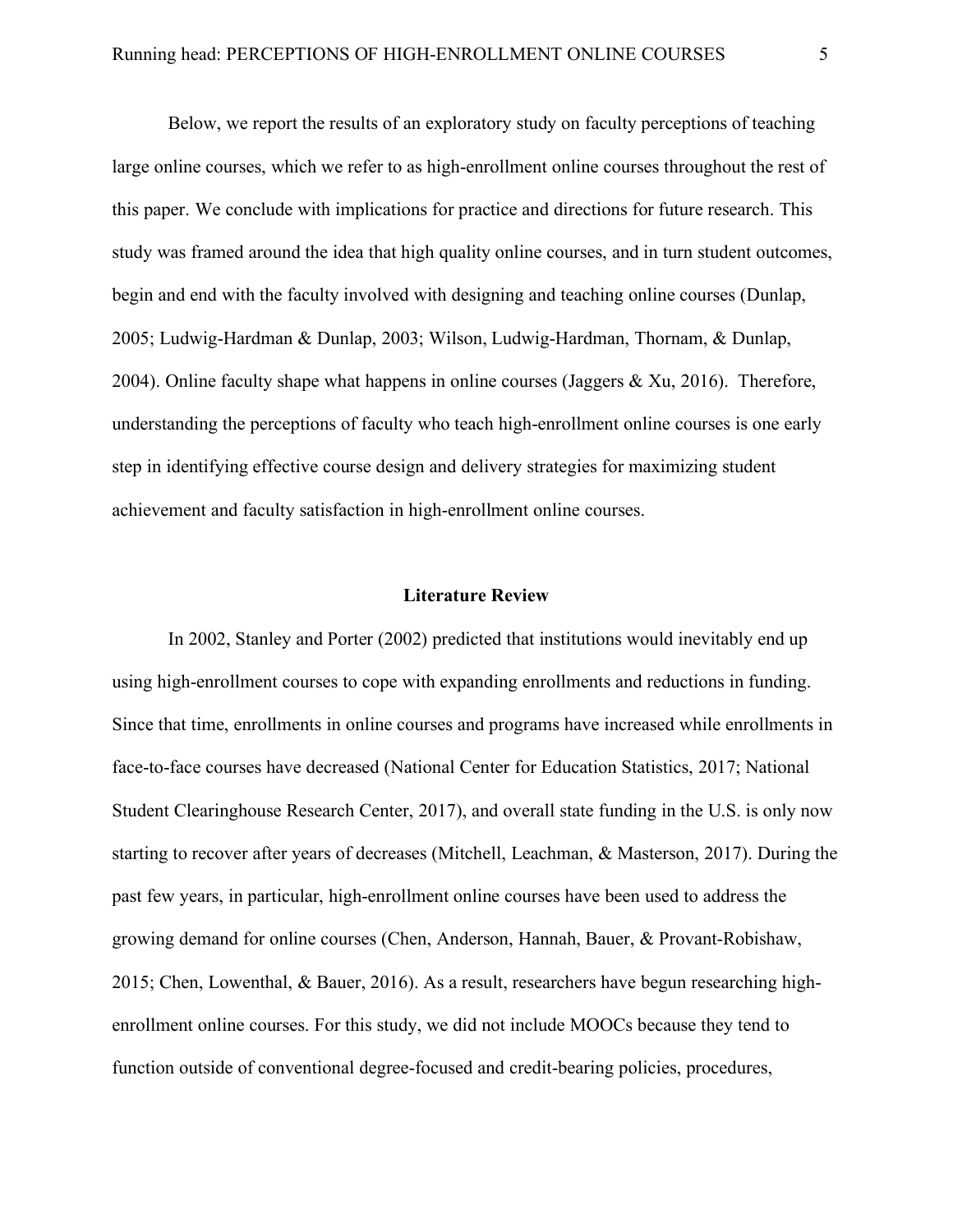timeframes, and financial structures. We summarize some of the recent literature below to provide background for our study.

### **Student Outcomes**

While many studies have shown no significant difference between student outcomes in a face-to-face and an online course (Holmes & Reid, 2017; Johnson, Aragon, & Shaik, 2000), there is surprisingly little research conducted on student outcomes in large online courses. In one study, Parsons-Pollard, Lacks, and Grant (2008) compared student outcomes in a highenrollment online and regular-enrollment face-to-face criminal justice course. The researchers found no significant differences except for grades on the third exam and the final grade of the courses. The students in the high-enrollment online course received significantly higher grades on the third exam in comparison to students in the face-to-face course. However, overall, the students' final grades and online course delivery were negatively correlated, meaning that students in the high-enrollment online course received significantly lower final grades than students in the face-to-face course (Parsons-Pollard et. al, 2008). Parsons-Pollard et al. also reported that students enrolled in the high-enrollment course were less satisfied than the students enrolled in the face-to-face course.

Other studies have also looked at the behaviors and characteristics of successful students in online courses. Morris, Finnegan, and Wu (2005) found that online course performance could be positively predicted by a number of student course activity indicators across 13 sections of a general education course. Other attributes of successful online students identified include selfmotivation, time management, and capacity to learn with limited support (Beaudoin, Kurtz, & Eden, 2009). Berenson, Boyles, and Weaver (2008) also identified emotional intelligence as a predictor of student success in an online course.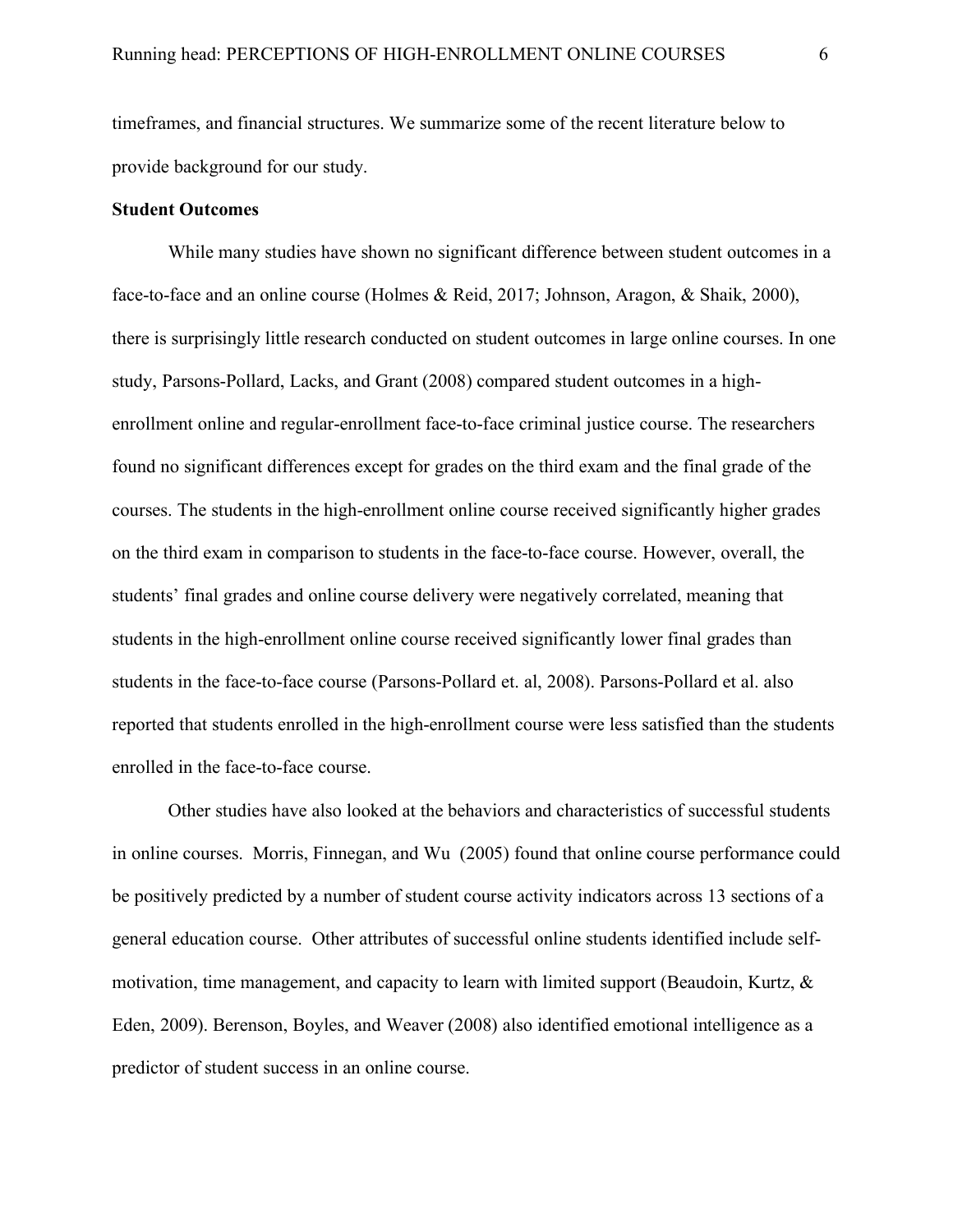### **Faculty Performance**

There have been a few studies examining the effect of course size on faculty performance. In one study, Sorensen (2015) investigated how class size can influence instructor performance. Sorensen analyzed data from peer reviews of teaching at a for-profit college. The peer reviews were conducted using a performance rubric that evaluated faculty performance in terms of: (1) fostering critical thinking, (2) providing instructive feedback, (3) establishing high expectations, (4) establishing relationships, and (5) demonstrating expertise. A MANOVA was used to investigate the differences between class size and instructor performance (based on the peer review). Sorensen found that online class size potentially has the most effect on instructors' abilities to use their expertise and experience and to provide useful feedback for students. However, Sorensen did not find a correlation between any of the five variables and class size, while there was a significant correlation between the variables themselves. Sorensen concluded this may mean that factors other than class size have a larger influence on the quality of instruction.

Russell and Curtis (2013) also studied instructor expertise and interaction. Their study compared the experiences of instructors and students in two online Spanish language courses. There were 125 students enrolled in a high-enrollment online course and 25 students in a regularenrollment online course; both courses used the same curriculum. Russell and Curtis found limited student-student and student-instructor interaction, both in terms of quantity and quality, in the high-enrollment online course. Furthermore, they reported that the instructor in the highenrollment course was not able to fully utilize her expertise, which in turn resulted in a nonconducive learning environment. Instructor perceptions between the courses also varied. The instructor of the high-enrollment course reported that the workload of teaching the high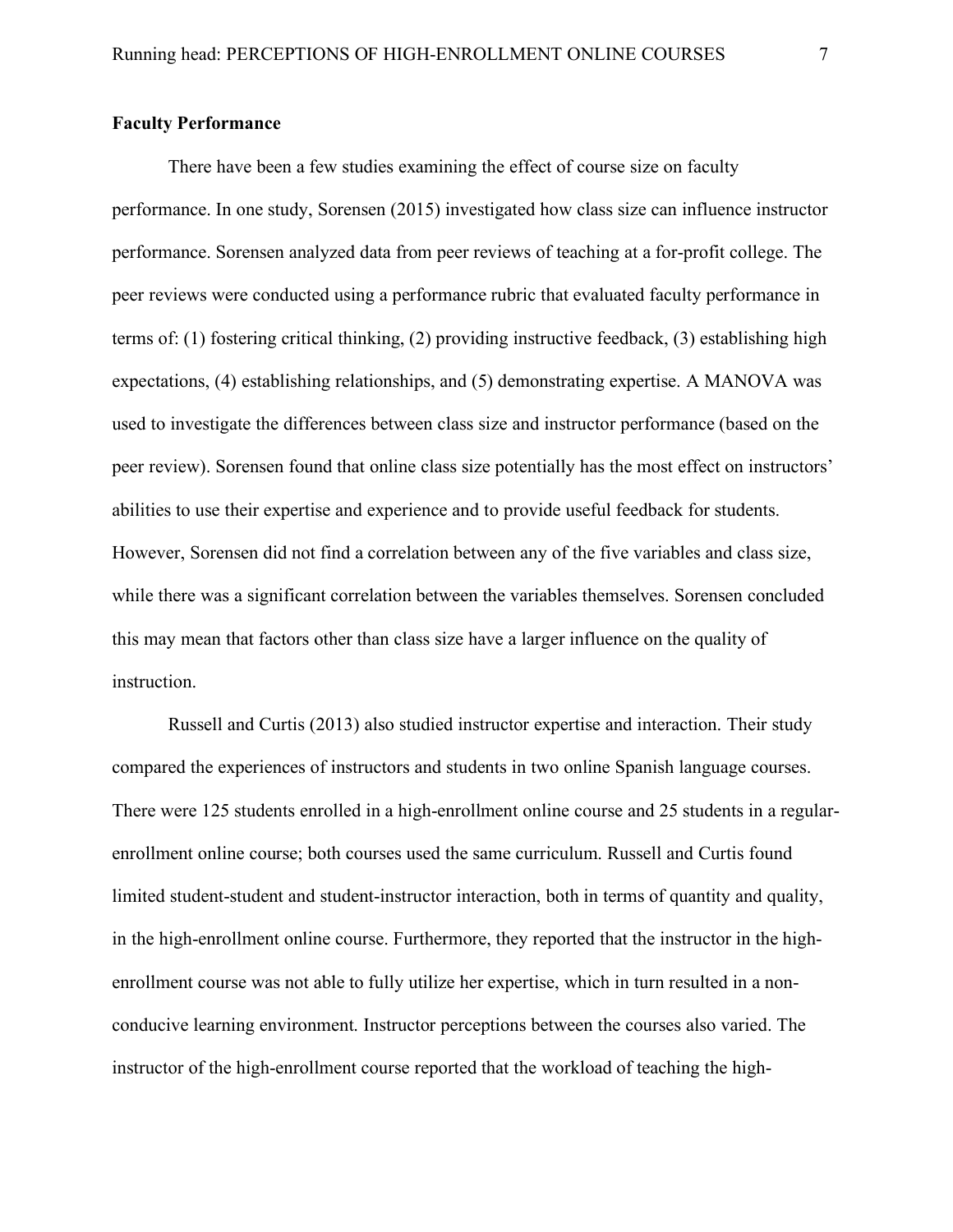enrollment online course prohibited interaction in the course; however, the instructor also reported that teaching online courses of any size requires more work than teaching a face-to-face course. The instructor of the regular-enrollment online course, however, reported that teaching an online version of a face-to-face section felt like less work (Russell & Curtis, 2013).

Other researchers have found that the size of online courses had no effect or slightly different effects on student perceptions. For example, Drago and Peltier (2004) compared student perceptions of 31 online courses and 27 face-to-face courses in a Master's of Business Administration program. They found that course size had no effect on student perceptions of faculty effectiveness. They also found that students reported no difference between small- and high-enrollment online courses in terms of the effectiveness of course materials or the amount of student-student and student-instructor interaction. In fact, they found a positive relationship between class size and faculty mentoring and attention to course structure; in other words, students reported that larger courses were better structured and the faculty teaching these larger courses provided better guidance compared to those teaching smaller courses (Drago & Peltier, 2004).

### **Instructional Design**

Other research has focused on improving the design of high-enrollment online courses. Nagel and Kotzé (2010) investigated student perceptions of teaching presence, social presence, and cognitive presence in a high-enrollment online course in which the instructor implemented strategies to improve immediacy and sense of community (e.g., a two-round peer review activity; text messaging). On a five-point scale, students rated teaching presence the highest (4.3), followed by cognitive presence (4.0) and social presence (3.52). Based on these results and the students' high success rate, the researchers concluded that the "innovative use of ICT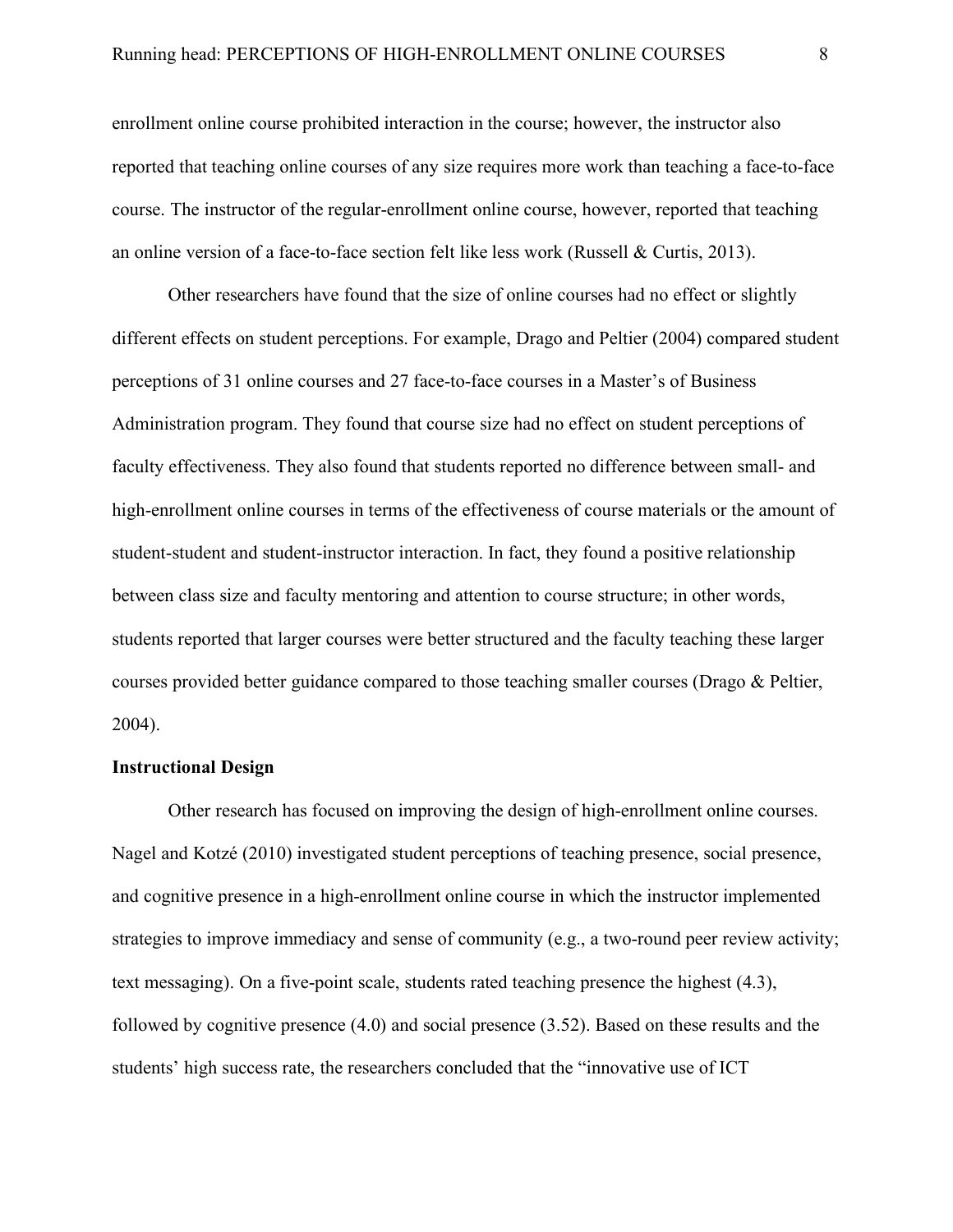[information and communication technologies] enabled the lecturer to provide better quality online teaching despite the large size of the class" (p. 50).

In another study, Chen et al. (2015) describe their experience collaboratively designing three high-enrollment online courses. They report on their lessons learned which include things such as setting up communication guidelines; using interactive learning activities; and providing roadmaps, study guides, and test-taking tips to students. Similar strategies were also reported by Elison-Bowers, Sand, Barlow, and Wing (2011).

Overall the research on high-enrollment online courses is mixed. While some studies have found that student and faculty satisfaction are lower in high-enrollment online courses than regular-enrollment online courses, other studies have reported ways to improve the design of high-enrollment online courses to lessen or eliminate any negative effects of course size. Very little research, though, has investigated faculty perceptions of teaching high-enrollment online courses across multiple disciplines. This study addresses this gap in the literature.

### **Method**

This exploratory study investigated the perceptions and experiences of faculty teaching high-enrollment online courses. The following research questions guided our inquiry:

RQ1: What are faculty's general perceptions of high-enrollment online courses? RQ2: Are faculty satisfied with teaching high-enrollment online courses? RQ3: How do faculty teach high-enrollment online courses?

### **Sample**

We identified faculty who had taught online courses with 30 or more students during the last five years at a metropolitan research university located in the Pacific Northwest. Because there is not an agreed upon definition of a high-enrollment online course (cf. Russell & Curtis,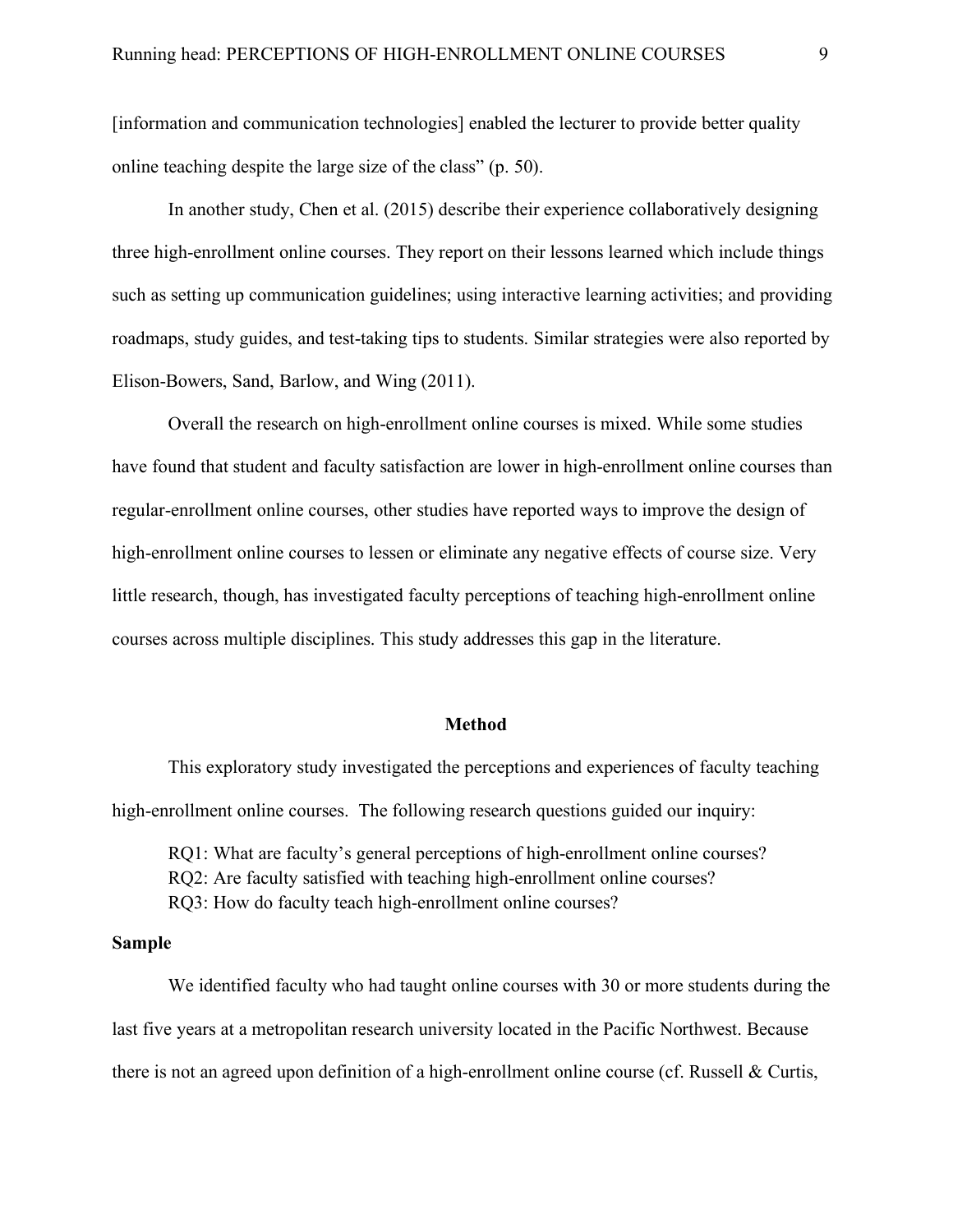2013; Sorensen, 2015), we surveyed faculty who had taught online courses with 30 or more students because some programs at this university cap their online courses at 23 students. While a class of 30 students might not seem large in some disciplines, for other disciplines a class of 30 students represents approximately 25% more students than a typical course. We administered the online survey to 148 faculty; 37 faculty ended up completing the survey, which was a 25% response rate.

### **Data Collection**

We created an online survey to answer the research questions. The survey included both Likert-type questions and open response questions that aligned with each research question, such as:

- $\bullet$  What types of courses (e.g., certain disciplines, general ed. vs. major, undergraduate vs. graduate) work well as large online courses?
- Please identity some benefits of large online courses.
- How do you manage your workload in a large online course?

See the Appendix for the complete survey.

Over half of the respondents were adjuncts or lecturers in non-tenured or non-tenure track positions (see Table 1). Faculty teaching experience varied from less than two years (27%) to more than 10 years (32%) with a mean of 5.9 years of experience (see Table 2). Class size experience ranged from those who had taught smaller high-enrollment courses of 30-49 students (43%) to others with experience teaching online courses with over 150 students (8%).

### **Data Analysis**

Once the survey was closed, the survey data was downloaded; quantitative data was imported into SPSS to calculate descriptive and inferential statistics. The qualitative data was downloaded and independently coded using an open coding technique by two researchers; differences were discussed and resolved by consensus. Once all of the responses were coded,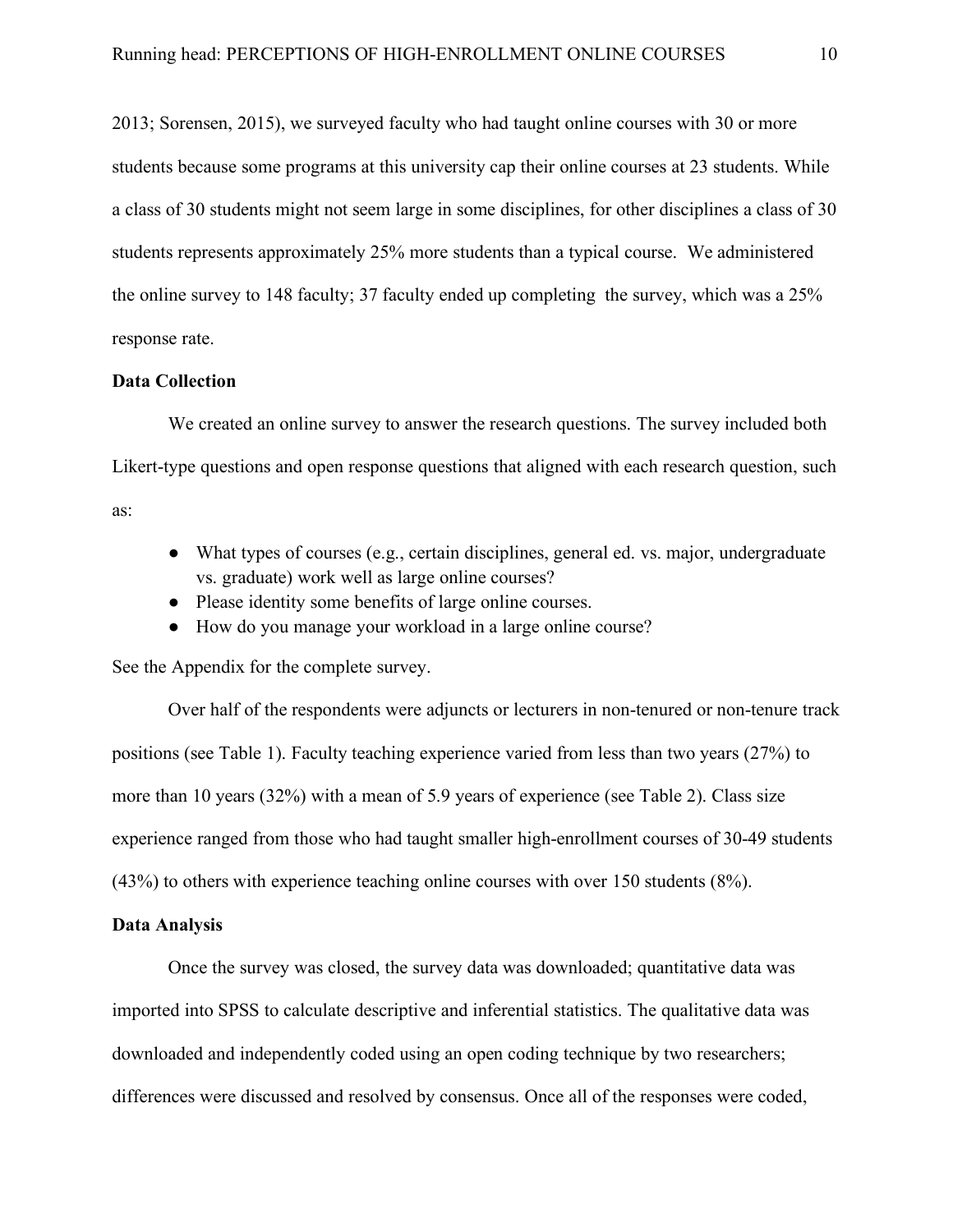frequencies and descriptive statistics of the codes were calculated. Open comments could have more than one code applied to them, thus, the descriptive statistics represent the number and percentage of total responses that had a given code.

# **Table 1** *Rank and Tenure Status*

| Rank                          | <b>Tenure Status</b>                       |
|-------------------------------|--------------------------------------------|
| Adjunct Instructors: 12 (32%) | Non-tenured / non-tenure track: $19(51\%)$ |
| Lecturers: $11 (30\%)$        | Tenure-track: $3(8\%)$                     |
| Assistant Professors: 1 (3%)  | Tenured: 9 (24%)                           |
| Associate Professors: 8 (22%) |                                            |
| Professor: $3(8\%)$           |                                            |
| Other: $2(3%)$                |                                            |

## **Table 2** *Online Teaching Experience*

| <b>Online Teaching Experience</b> | <b>Largest Online Course Taught</b> |
|-----------------------------------|-------------------------------------|
| 1-2 years: $10(27%)$              | $30-49: 16(43%)$                    |
| 3-5 years: $8(22%)$               | 50-74: $8(21\%)$                    |
| 6-9 years: 7 (19%)                | 75-99: 5 $(14\%)$                   |
| 10+ years: 12 (32%)               | 100-149: $5(14\%)$                  |
|                                   | 150 and above: 3 (8%)               |
| Mean: 5.9 years                   | Mean: 75.5 students                 |
| <b>Standard Deviation: 3.47</b>   | <b>Standard Deviation: 50.9</b>     |

## **Results**

We report the results of our inquiry separated by each research question.

## **RQ1: What Are Faculty's General Perceptions of High-Enrollment Online Courses?**

A primary purpose of this study was to explore faculty perceptions of high-enrollment online courses. For instance, we wanted to understand how faculty think about class size, which courses should be offered as high-enrollment online courses, and the benefits and challenges of high-enrollment online courses.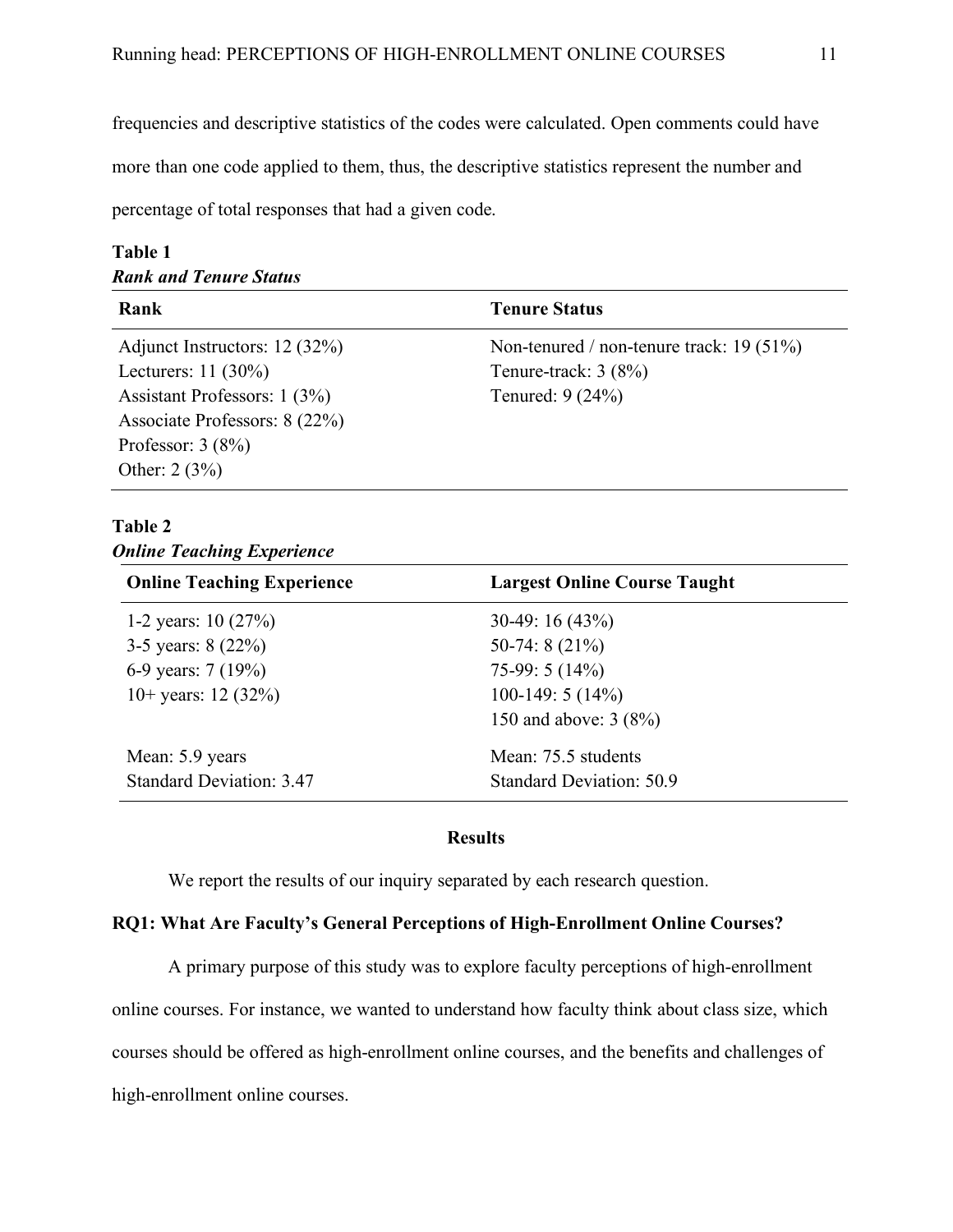**Size of high-enrollment online courses**. Class sizes vary across universities, disciplines, course type, and level. While we began by asking participants, "What is the largest online course you have taught?" (reported above; see Table 2), we wanted to understand what faculty consider a large online course. While 40.5% of respondents (n=15) reported that a course with 30 or more students was a high-enrollment course, 10.8% of respondents (n=7) reported that courses need to have 100 or more students to be considered high-enrollment (see Table 3).

**Table 3** *Enrollments Needed to be Considered a High-Enrollment Online Course*

| Category             | <b>Response</b> |
|----------------------|-----------------|
| 30 or more students  | $15(40.5\%)$    |
| 40 or more students  | $6(16.2\%)$     |
| 50 or more students  | $7(18.9\%)$     |
| 60 or more students  | $4(10.8\%)$     |
| 70 or more students  | $1(2.7\%)$      |
| 100 or more students | $4(10.8\%)$     |

When asked for an ideal size for an online course, responses ranged from 10-15 students to 51 or more students. After collapsing categories from the survey (see Table 4), the three most frequently selected responses were 21-30 students (39.5%), 31-40 students (23.7%), and "There is no ideal class size" (15.8%).

## **Table 4** *Ideal Class Size*

| <b>Ideal Size</b>            | <b>Response</b> |
|------------------------------|-----------------|
| There is no ideal class size | $6(15.8\%)$     |
| 10-20 students               | $4(10.5\%)$     |
| 21-30 students               | $15(39.5\%)$    |
| 31-40 students               | 9(23.7%)        |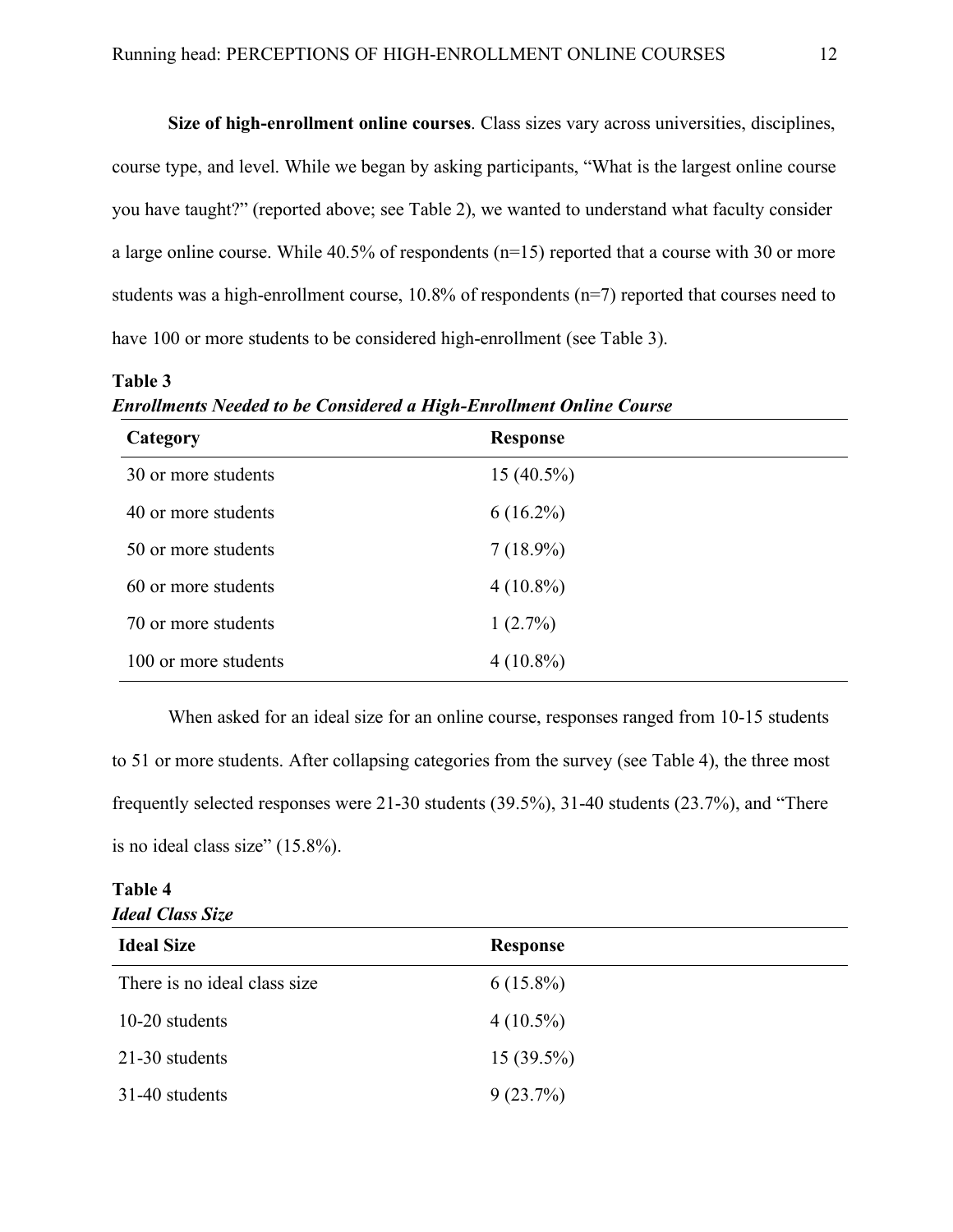| 41-55 students      | $1(2.6\%)$ |
|---------------------|------------|
| 51 or more students | $3(7.9\%)$ |

**Types of high-enrollment online courses.** We were also interested in whether faculty thought some courses work better as high-enrollment online courses than others, as well as whether some courses should never be offered as high-enrollment online courses. The most frequently type of course cited  $(47\%$ ,  $n = 19)$  that works well, according to faculty, were undergraduate general education or introductory courses (e.g., 100 level courses). A few participants specifically stated that undergraduate courses that do not require grading many written assignments would work best, as captured in these responses:

- "Undergraduate likely and courses that don't require intensive instructor review and feedback (such as with written assignments)"
- "I would say gen ed where the majority of grading can be done in Blackboard [the University's LMS], rather than writing-intensive courses"

However, 9.3% (n=4) suggested that any type of course could be taught as a high-enrollment online course. For instance, one stated: "I think any course can be taught effectively online if it is well designed." At the same time,  $5.4\%$  (n=2) suggested that no courses could be taught effectively as high-enrollment online courses. One stated, "I cannot speak for what courses would do well as large online courses as I do not see large online courses as advantageous to the student." Finally, 9.3% (n=4) of the participants reported that they were not sure which types of courses work best as high-enrollment online courses.

Courses requiring hands-on or lab activities were most frequently mentioned as a type of course that would not work well in a high-enrollment online setting  $(16\%, n = 8)$ . One participant stated, "I would think any kind of course that requires a lot of hands on learning or applications- like math, chemistry or physics." The next most commonly mentioned types of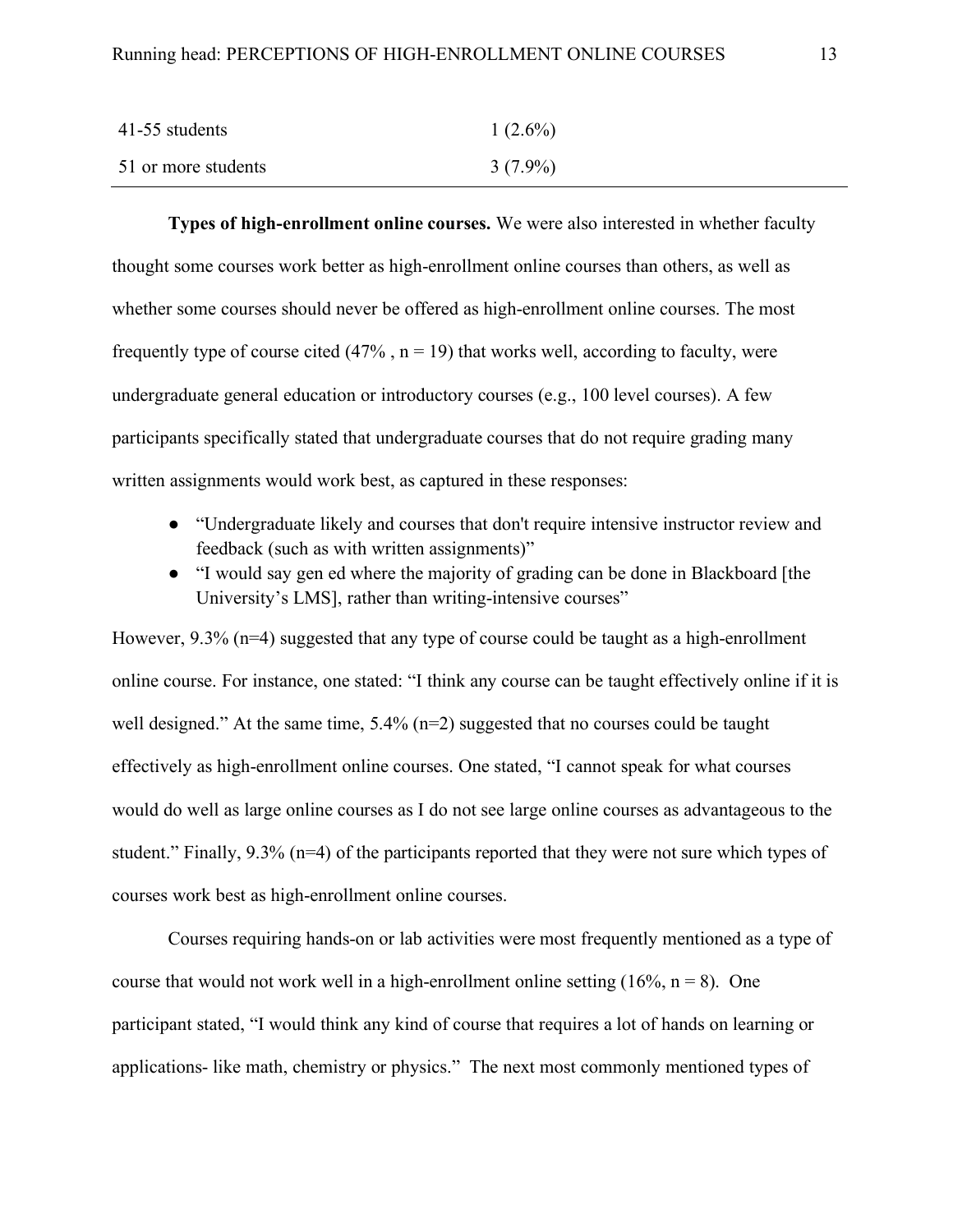courses were writing-intensive courses (18%,  $n = 6$ ) and courses requiring frequent or intense interaction from the instructor (12%,  $n = 4$ ). Faculty also reported that upper division (12%,  $n =$ 4) and graduate level (9%,  $n = 3$ ) courses should not be offered as high-enrollment online courses.

### **Benefits and challenges of high-enrollment online courses.** We then asked participants

to identify the benefits and challenges of high-enrollment online courses. When asked to "identify some benefits of large online courses," the most common responses were student access (29%, n=11). High-enrollment online courses were seen as a way to increase opportunities for students to take the classes they need in order to graduate in a timely manner. One participant stated:

Well, from the perspective of accommodating lots of students['] schedules, large asynchronous online classes are great. If you have a face-to-face class of 70-100 that meets a[t] specific times each week, that means 70-100 students have to shuffle their schedu[l]es to make those times work.

The next most frequently cited benefit was coded as "efficient course management" ( $26\%$ , n = 10). In this category, the focus was on getting as many students through a course "pipeline" while placing minimal burden, in terms of workload, on the faculty member. Some representative comments in this vein are:

- "I only have to 'manage' one class (design, facilitate, etc,)"
- "....lower workload for instructor (if the course has already been designed)"
- "[Large online courses] can be efficient ways to help lots of students 'cover' material"

Next was "administrative benefits"  $(21\%, n=8)$ . These were perceived benefits for the institution, not necessarily benefits for faculty or students. Most of these comments focused on making the institution more money based on the lower overhead that comes with highenrollment online courses. The following comments capture these responses: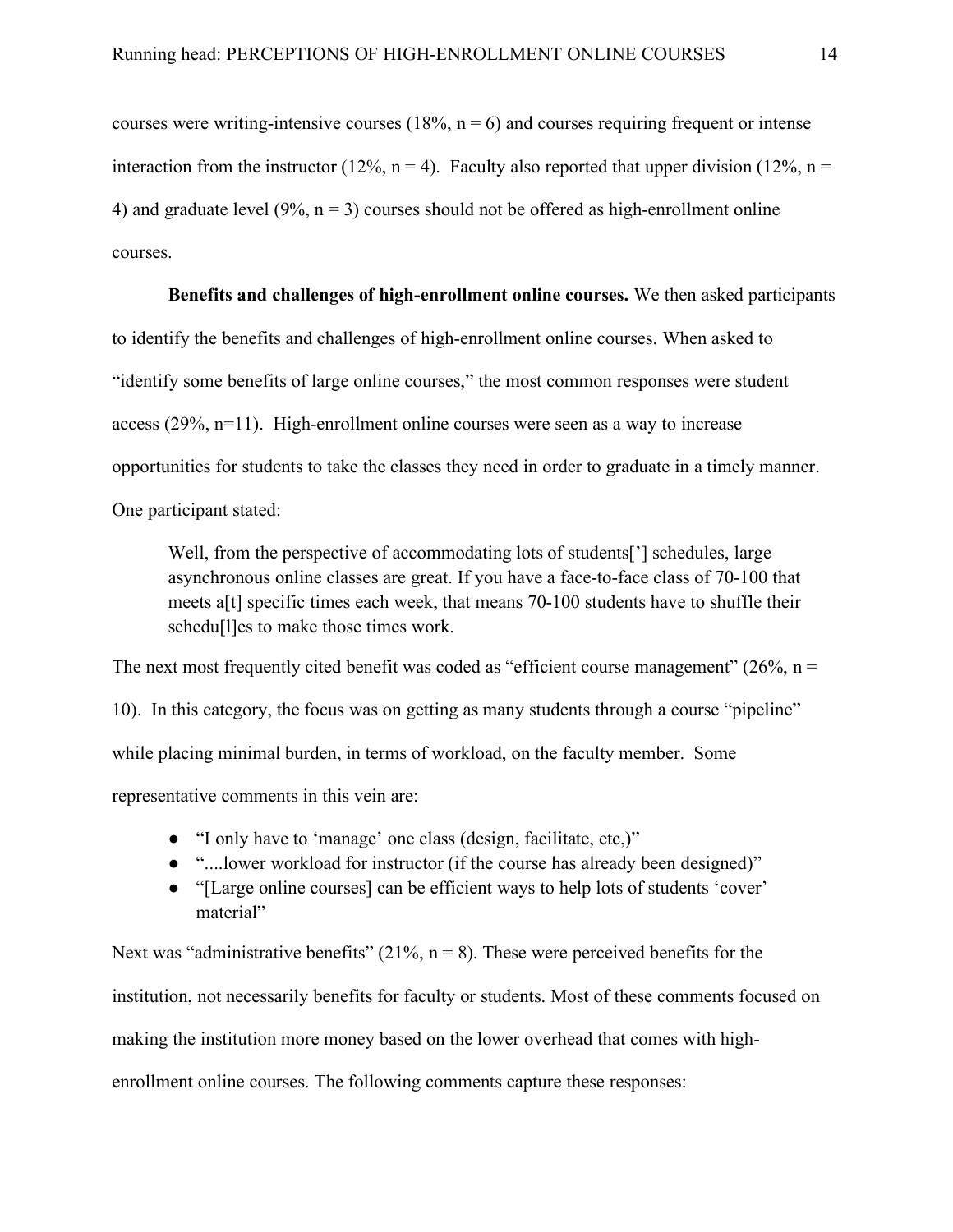- "The University would be able to process a significant number of students through the learning mill while minimizing the cost of providing that particular service."
- "This is a question for the admin. Because large classes mean savings for the university, fewer faculty, and more of an industrialized education model."

Only 11%  $(n = 4)$  of faculty mentioned the pedagogical benefits of high-enrollment online courses, while another  $11\%$  (n = 4) of faculty stated that they thought there were "no benefits" associated with these types of online courses.

Faculty identified interaction (46%,  $n = 23$ ), grading (28%,  $n = 14$ ), and lack of time  $(12\%, n = 6)$  as the leading challenges with high-enrollment online courses. Interaction was particularly highlighted by respondents, both in terms of feedback and as part of the need for faculty to provide students information about procedural or course logistics. "Grading and giving the needed personal attention to students" was reported as the largest challenge by one respondent. Some participants also expressed concerns about student isolation or distance when describing challenges of high-enrollment online courses, as represented in these three comments:

- "some students seem to get 'lost' in the shuffle."
- "[it] can be hard to tell 'where students got off track' when you don't have a conversation with them."
- "students can feel lost and alone at times"

Others reported that specific modalities of work and communication posed particular challenges in large classes. For instance, one participant stated how "even emails with simple questions that take 2 minutes to address add up with 100 students! And grading written work can pile up." Another reported a similar issue, stating that the biggest challenge was "a lot of grading (discussion boards and papers) as well as procedural questions from students."

Respondents cited several strategies for addressing these challenges including: setting clear expectations (13%,  $n = 7$ ), using teaching assistants (13%,  $n = 7$ ), being proactive with their communication (13%,  $n = 7$ ), placing students into groups (11%,  $n = 6$ ), and using assessment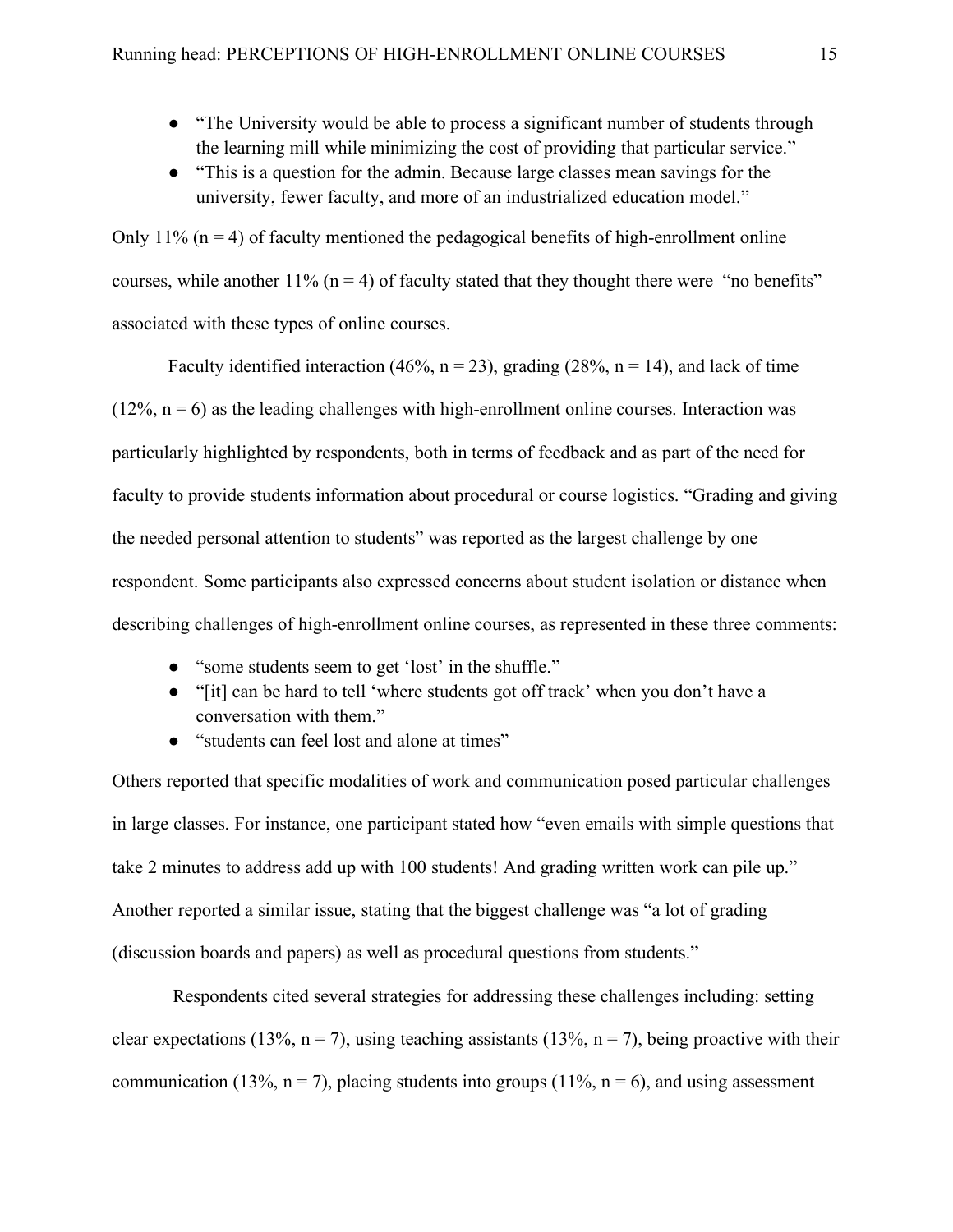techniques that required less individual feedback such as objectively scored assessments (e.g., tests and quizzes) and assignments with rubrics  $(11\%$ ,  $n = 6)$ . Some of these strategies are mentioned again in the following section on workload.

**Workload of high-enrollment online courses.** Participants were asked questions about the workload associated with teaching high-enrollment online courses.The majority of participants agreed (61%, n=28), including 21 (46%) who strongly agreed, that teaching highenrollment online courses requires more time than teaching regular-sized online courses (see Table 5).

# **Table 5** *Workload Results*

| <b>Large Online Courses Require More time</b> | <b>Response</b> |
|-----------------------------------------------|-----------------|
| <b>Strongly Disagree</b>                      | $2(5.4\%)$      |
| Somewhat Disagree                             | $2(5.4\%)$      |
| Neither Agree nor Disagree                    | $5(13.5\%)$     |
| Somewhat agree                                | $7(18.9\%)$     |
| <b>Strongly Agree</b>                         | $21(56.8\%)$    |

To manage this workload,  $46\%$  (n = 17) of the respondents mentioned the need to be proactive and efficient with their time including setting aside time every day to keep up with the workload of the course. One faculty commented, "I have assessments for them weekly, so it's important that I manage my time well and stay current with grading them. I also respond to student inquiries promptly to ensure they have any questions or concerns addressed right away." Participants also mentioned the need to be efficient with the grading process (22%,  $n = 8$ ); this includes the use of objectively scored assessments and rubrics for written assignments. One participant stated:

Much of what I have done to better manage my time is to streamline the review and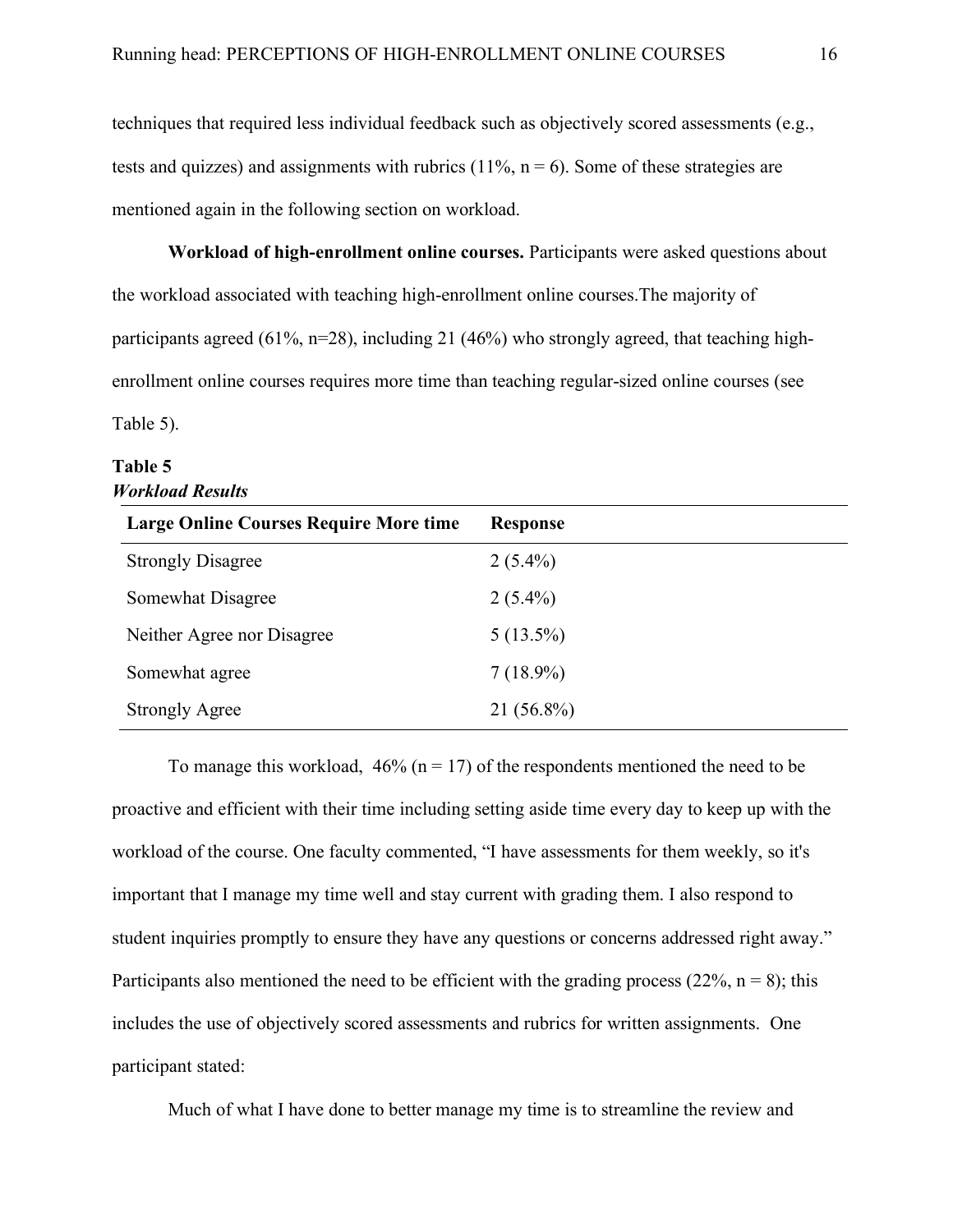grading process, refining the rubrics for improved clarity and application, adding more "automatic grading" assignments such as quizzes and self[-]assessments, and summarizing comments applicable to the entire class, rather th[a]n individually, and encouraging students to contact me directly for more specific feedback on their individual work.

Additional strategies included the use of Teaching Assistants ( $14\%$ ,  $n = 5$ ) and "sacrificial hard work" (14%,  $n = 5$ ). Some participants simply felt that teaching a high-enrollment online course required personal sacrifice as captured in the following quotes:

- "I give up many aspects of my personal life"
- "I'm so bad at managing my workload. One day at a time?"

In giving advice to a colleague preparing to teaching a large online class, participants recommended faculty prepare in advance  $(37\% \text{ n} = 17)$ . Specific preparation strategies included seeking mentoring from experienced instructors, getting familiar with the technology and learning management system, and allocating sufficient time. One participant shared, "Map out the entire semester in advance so you know exactly what each week is going to look like and you can then parse out work each week in advance." Another said:

Become very familiar with the technology. And send announcements to the class as a whole without resorting to responding to individual emails. Most of the time emails and questions asked deal with the class as a whole. Do not respond to every student's thread or post. It is hard not to respond but you only have so much time. Respond to threads and post by responding in an announcement to the whole class. In most cases, the emails from student[s] have the same discussion board/group discussion questions.

Participants also recommended utilizing assistants and other institutional support to manage large online courses (15%,  $n = 7$ ). Seven responses indicated effective time management (15%, n  $=$  7) is essential while another seven participants mentioned that proactive communication is important (9%,  $n = 4$ ).

### **RQ2: Are Faculty Satisfied with Teaching High-Enrollment Online Courses?**

To investigate faculty satisfaction, the participants were asked the extent to which they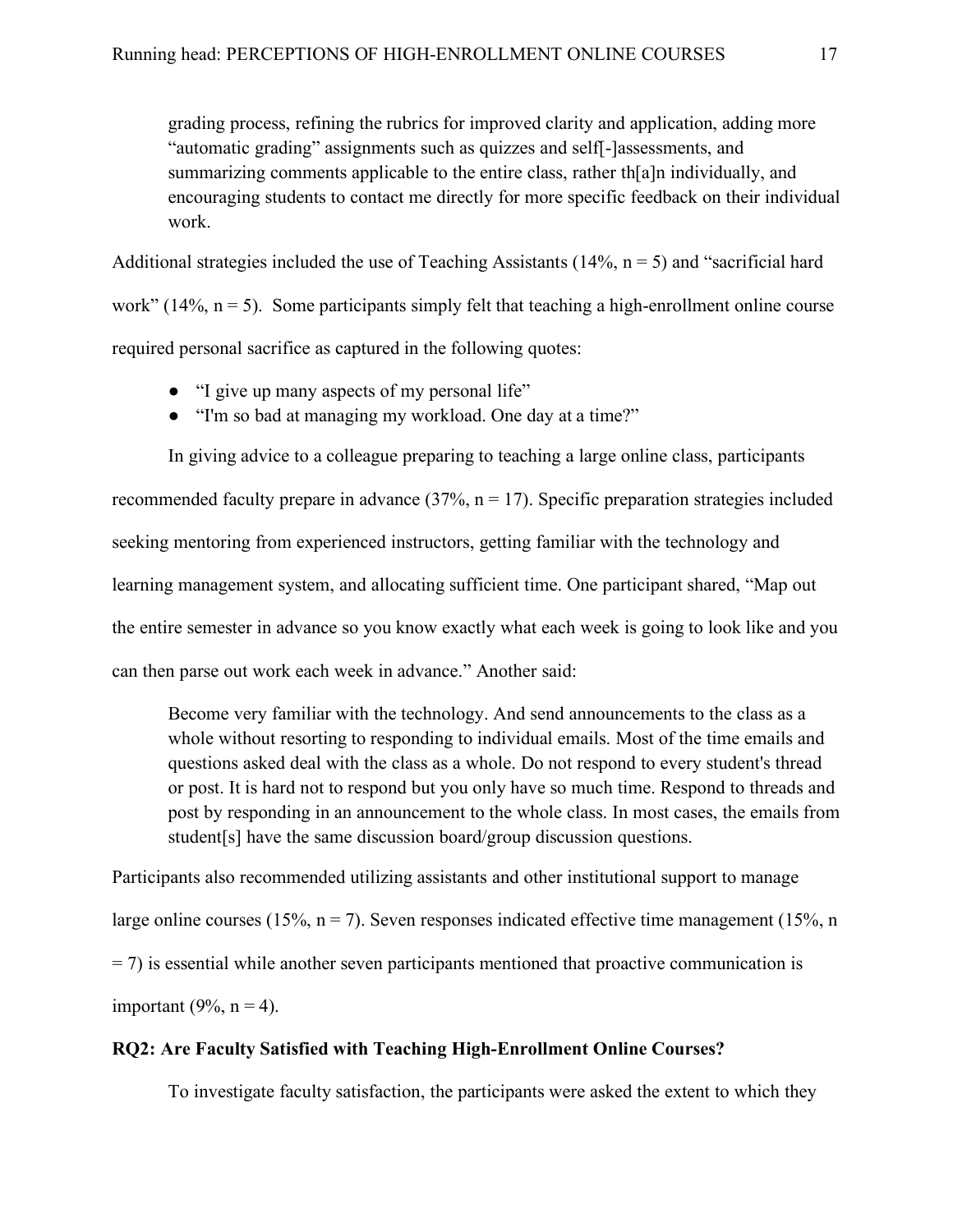agree with a series of statements (with  $1 =$  Strongly Disagree and  $5 =$  Strongly Agree). Participants reported that they like teaching regular-size online courses more than highenrollment online courses. We ran a paired-samples t-test to investigate this difference. After checking assumptions for the test, we determined that a non-parametric test was needed. By running the Wilcoxon Signed-Rank test, we determined that faculty's affinity for teaching "regular-sized" online courses was significantly higher than teaching high-enrollment online courses  $(Z = -3.60, p < .001)$ .

We then asked participants how satisfied they were with their students' learning experience in high-enrollment online courses. The mean rating was 3.38 on a 5-point scale, which is above the 2.50 midpoint; thus, participants were a little more satisfied than dissatisfied with the quality of students learning experience in their high-enrollment online courses (the overall results for this section are displayed in Table 6).

| <b>Statement</b>                                                                                   | <b>Mean Rating</b> | <b>St. Deviation</b> |
|----------------------------------------------------------------------------------------------------|--------------------|----------------------|
| I like teaching "regular" sized online courses                                                     | 4.09               | .882                 |
| I like teaching large enrollment online courses                                                    | 2.84               | 1 32                 |
| I am satisfied with the learning experience students<br>have in my large enrollment online courses | 3.38               | 1 25                 |

**Table 6** *Attitudes About Online and High-Enrollment Teaching*

## **RQ3: How Do Faculty Teach High-Enrollment Courses?**

Finally, we were interested in how faculty design and teach their high-enrollment online courses.

## **Features of well-designed and poorly-designed high-enrollment online courses.** The

most frequently cited feature of a well-designed high-enrollment online course was establishing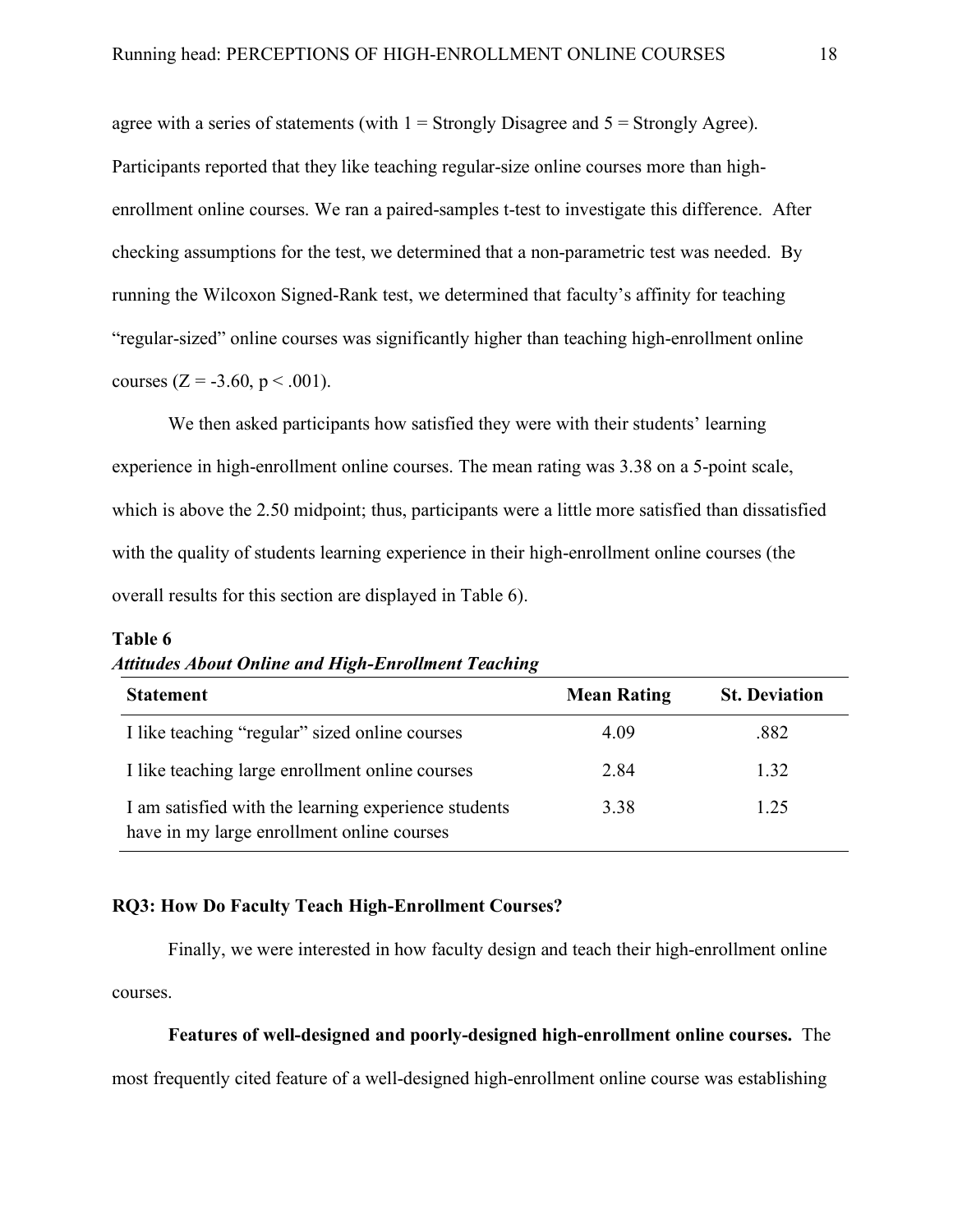clear expectations for students via the design of the course  $(37\%$ , n = 23). This includes having a consistent course structure, as well as guidelines for assignments and grading:

- "Modules that are organized, linear, and follow the same structure in each module"
- "Clear deadlines, realistic deadlines, communication is clear on all aspects of grading, well designed syllabus and updates in the beginning of the semester to let students know what is expected of them"

Participants thought having clear expectations in their course could eliminate unnecessary questions and communication later on in the semester. Participants also identified clear communication and feedback as components of well-designed high-enrollment online courses  $(26\%, n = 16)$ . Related to giving prompt feedback to students, one participant commented that a well-designed course included "[m]eaningful assignments that include constructive, timely feedback. You know, teaching." Other themes of a well-designed high-enrollment online course include small group learning (11%,  $n = 7$ ), the use of media (10%,  $n = 6$ ), and the building of a community of inquiry (10%,  $n = 6$ ). In terms of community, participants reported the need to create a sense of community through student-instructor and student-student interaction:

- "It would be a class where the student does not feel like a "number" and has the opportunity to connect with fellow students via discussion boards and introduction materials."
- "The same features of design that are appropriate for a smaller online class.....student to teacher contact; student to content contact; and student to student contact. Form them into groups and create activities for them that allow/require them to work to[g]ether."

Unclear expectations and unclear directions were identified the most frequently as a feature of a poorly design large online course  $(38\%, n = 17)$ . Participants explained that a lack of directions or guidance for assignments and missing deadlines, as well as syllabi and schedules lacking important details and direction, were examples of unclear expectations. Another feature of poorly designed (or taught) high-enrollment online courses was a lack of communication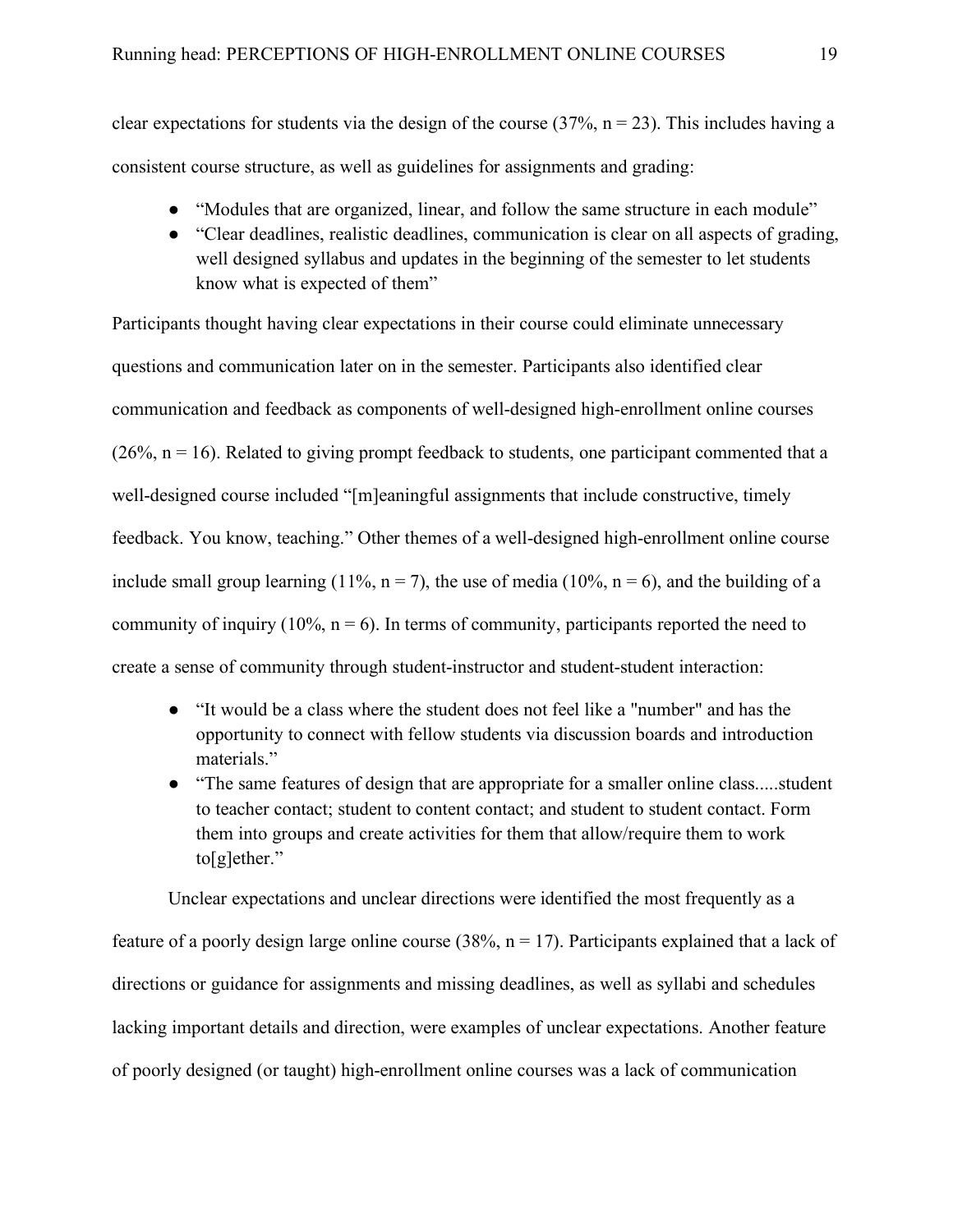$(18\%, n = 8)$  and lack of feedback  $(13\%, n = 6)$ , as well as slow responses to email. The following quotes capture these themes:

- "Little or no opportunity for interaction between students and instructor"
- "Absence of feedback loops and monitoring. Excessive use of 'tell me what you think' interactions, which do not require student to support opinions with course concepts."

Some participants also reported that assigning too many assignments requiring heavy grading  $(9\%, n = 4)$  is a feature of a poorly designed high-enrollment online course. One faculty member captured this idea by explaining that a poorly designed course would "rely heavily on discussion groups and assignments that are subjective and require extensive grading. You would spend your whole day grading if I ran my course like this."

**Assessment strategies in high-enrollment online courses.** Participants were also asked about how they assessed learning in a high-enrollment online course. While several assessment methods were identified, the most commonly cited methods were multiple-choice exams (28%, n  $= 22$ ), written assignments (23%, n = 18), quizzes (19%, n=15), discussion boards (16%, n = 13), and group assignments (9%,  $n = 7$ ). Overall, it appears that the method of assessment varied by the subject of the course. However, a few participants mentioned that for expediency they utilized more objectively scored assessments in high-enrollment classes:

- "I personally do not include writing assignments at all. It's just too unmanageable. So it's all automated grading through Blackboard - multiple choice tests."
- "In large classes, forced choice items are almost a necessity. I like to be able to provide feedback on correct and incorrect items (expanding on the rationale for why what is correct is so). But, again, that takes times and often prep work."

## **Discussion**

High-enrollment courses are common at most large colleges and universities. Therefore, it is not surprising to find more institutions increasing the enrollments and thus the class size in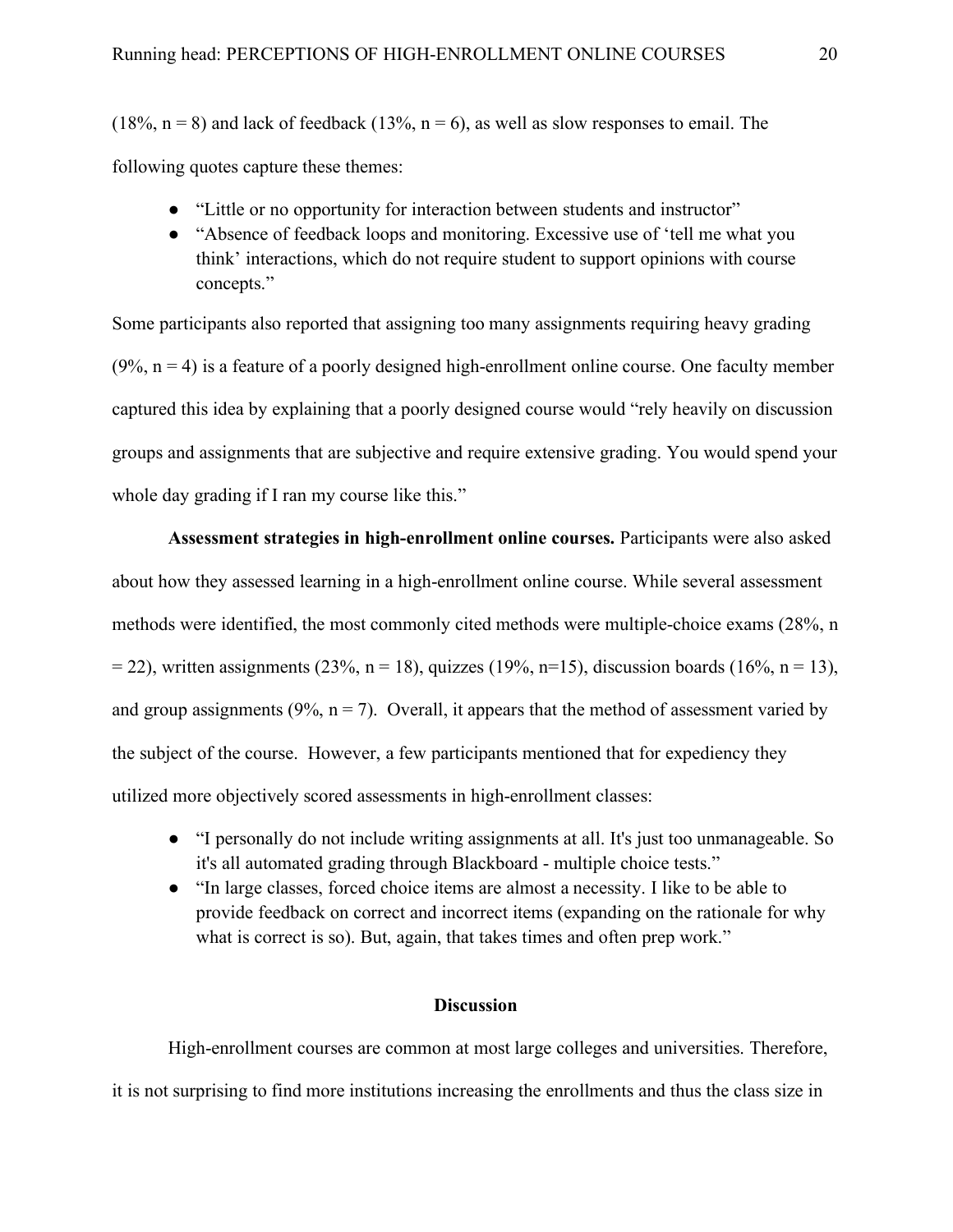certain online courses. We set out to investigate faculty perceptions and experiences with teaching high-enrollment online courses. Our results suggest that faculty perspectives and experiences teaching large online courses vary to some degree. However, certain themes are clear: most faculty identify an ideal enrollment for an online course as lower than what they consider a high-enrollment course, meaning that there seems to be evidence that faculty do not consider teaching high-enrollment courses to be the ideal way to offer online courses. At the same time, some faculty clearly think that high-enrollment online courses are not necessarily a bad thing; they suggest that it all comes down to how a course is designed and taught. Others described high-enrollment online courses almost as a necessary evil because they can enable students a way to complete their degree in a timely manner.

Faculty in this study identified unique challenges with teaching high-enrollment online courses, particularly around finding the time to respond to students' questions and provide timely feedback. The perception of difficulty may stem at least in part from personal experience; a number of faculty mentioned a need for (or noted a lack of) time management skills when teaching a high-enrollment online course. These results are similar to the findings of Sorensen (2015).

Some faculty perceived high-enrollment online courses as a challenge even though they did not consider themselves teaching a high-enrollment course. For instance, some faculty might regularly teach courses with 50 or so students but not consider these courses as high enrollment even though many other faculty would. Thus, this supports the idea that not only does class size vary across discipline but so do faculty perceptions of what is a regular-sized vs. high-enrollment online course varies both within and across disciplines—likely based on what they are used to teaching.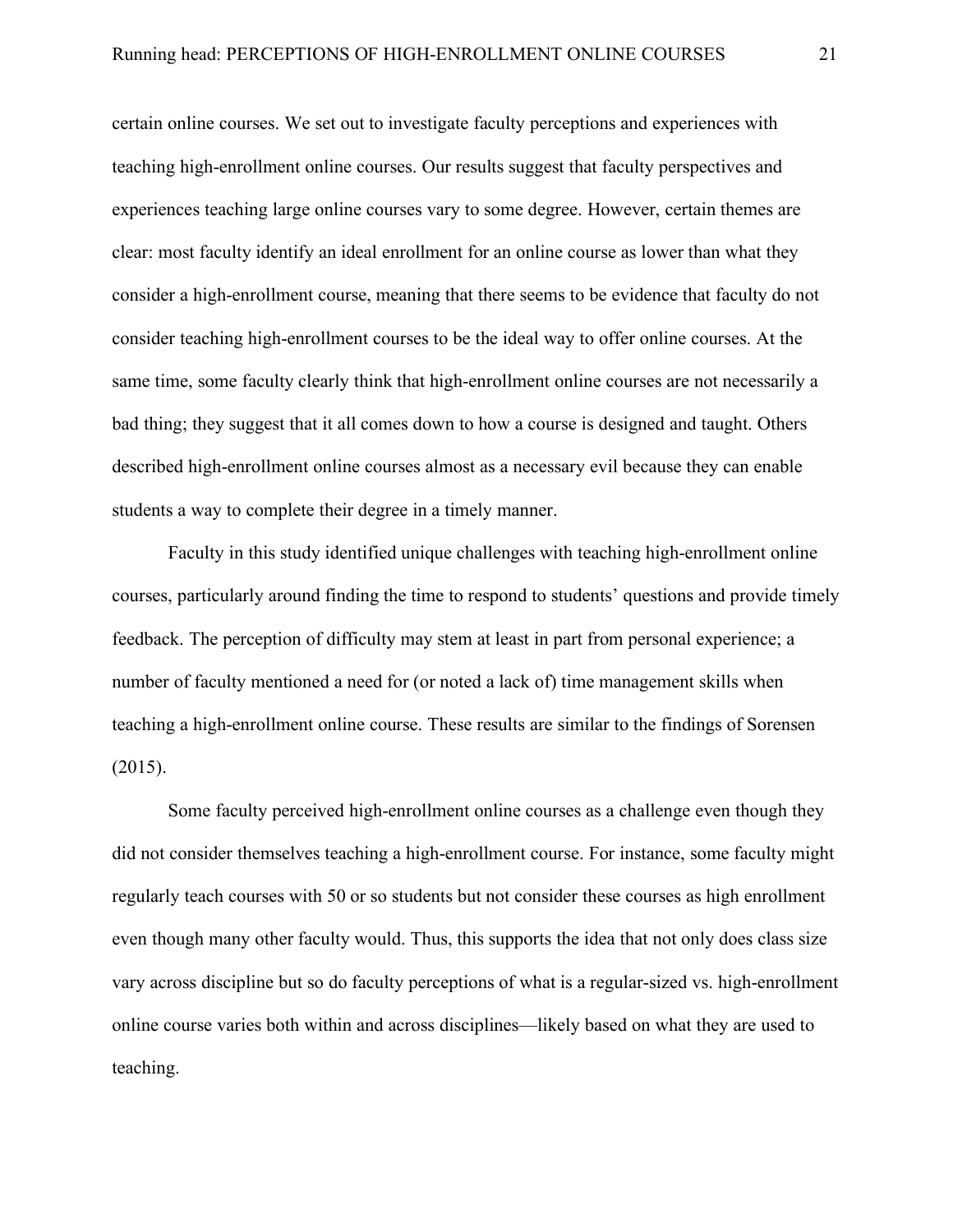Most research suggests that students experience less communication with instructors and peers in high-enrollment online courses than they do in regular-sized online courses (Chen, deNoyelles, Patton, & Zydney, 2017). This is likely because the size of a course often influences instructors' teaching and assessment practices. Faculty in this sample reported the need to make design and delivery changes, including limiting types of assessments or recruiting teaching assistants, in order to successfully teach high-enrollment online courses. Faculty also highlighted the importance of establishing clear expectations and course structure. These results support the findings of Trammell and LaForge (2017) and Nagel and Kotzé (2010). For instance, Trammell and LaForge (2017) found that a well-designed and well-structured online course can reduce student emails and thus serve as a classroom management technique for high-enrollment courses. Similarly, Nagel and Kotzé (2010) found that using communication templates can help instructors teach high-enrollment online courses, specifically in terms of increasing simulated presence. Strategies like these help faculty manage and balance the workload involved in teaching high-enrollment online courses; when assignments or course policies are unclear, workload may increase as students seek clarification or as they complete work that may need redirection or additional attention by the instructor. This may be why the faculty in this sample frequently emphasized the need for clear expectations, advanced planning, and consistent design in high-enrollment online courses.

While the majority of the faculty in this study reported that teaching high-enrollment online courses required more work and time than teaching other courses, some faculty specifically stated that teaching high-enrollment online courses required personal or professional/pedagogical sacrifice. Both of these findings are problematic in terms of workload and satisfaction if institutions are going to increasingly offer high-enrollment online courses.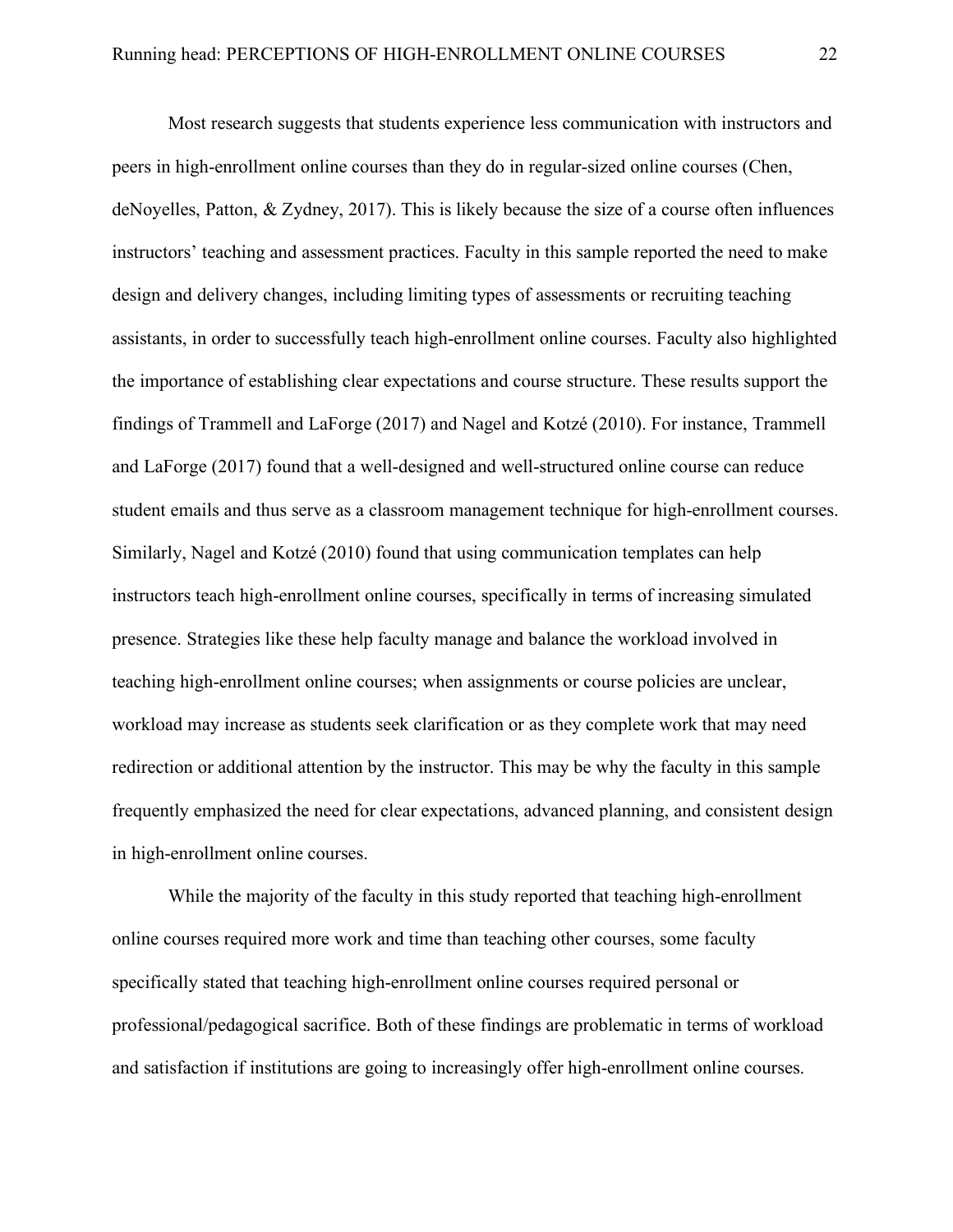One clear finding from this study is the need to intentionally and carefully design highenrollment online courses in ways that help faculty manage the workload involved while still enabling students to have a successful learning experience.

#### **Limitations and Implications**

While more and more institutions are offering high-enrollment online courses, the overall number of high-enrollment online courses, as well as faculty who teach these courses, is relatively small at most institutions, which in turn limits the possible sample size for a study like this. Therefore, due to the small sample size in this study, the results should not be generalized or assumed to represent all faculty. Further, the results in this study are also limited due to differences in department culture; that is, what some faculty consider a high-enrollment course in one program, school, or college, is considered a low-enrollment course in another. Future research should use qualitative and/or mixed methods to better understand some of the nuances of faculty experiences teaching high-enrollment online courses as well as to investigate whether faculty who have engaged in significant advanced planning or course design experience more satisfaction from high-enrollment online courses than those who have not and to what extent this satisfaction is aligned to student success. Finally, additional research needs to be conducted at other institutions to better understand if the faculty experiences and perceptions of teaching highenrollment online courses are similar across different institutions.

## **Conclusion**

The results of our inquiry reveal that faculty in this sample believe online courses with smaller enrollments are better for student learning and faculty satisfaction. The results also suggest that advanced planning plays a critical role in effectively teaching high-enrollment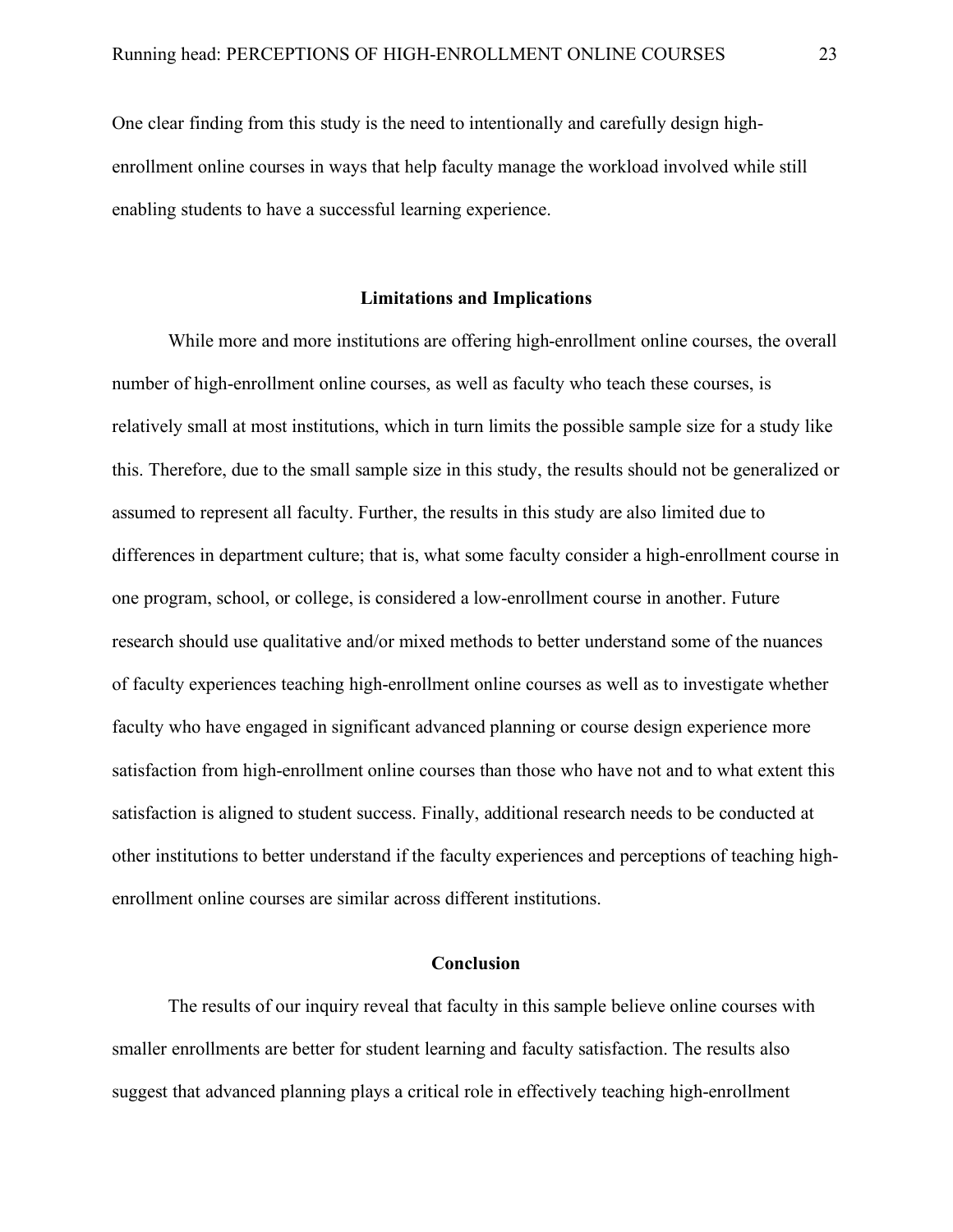online courses. While the subject matter taught and the type of assessments used did influence to an extent whether faculty felt student success was possible, some faculty perceive highenrollment online courses as antithetical to student success. However, given how the definition of a high-enrollment course varies across those who teach them, it is hard to define the enrollment tipping point in which faculty begin to experience difficulty. In general, faculty perceive design, delivery, communication, and assessment as the major challenges in implementing an effective high-enrollment online course. Results from this study can be used by administrators when making decisions about online course size and faculty workload. As a result of this study, we hope instructors can identify strategies to reduce workload and increase interactions in high-enrollment online courses.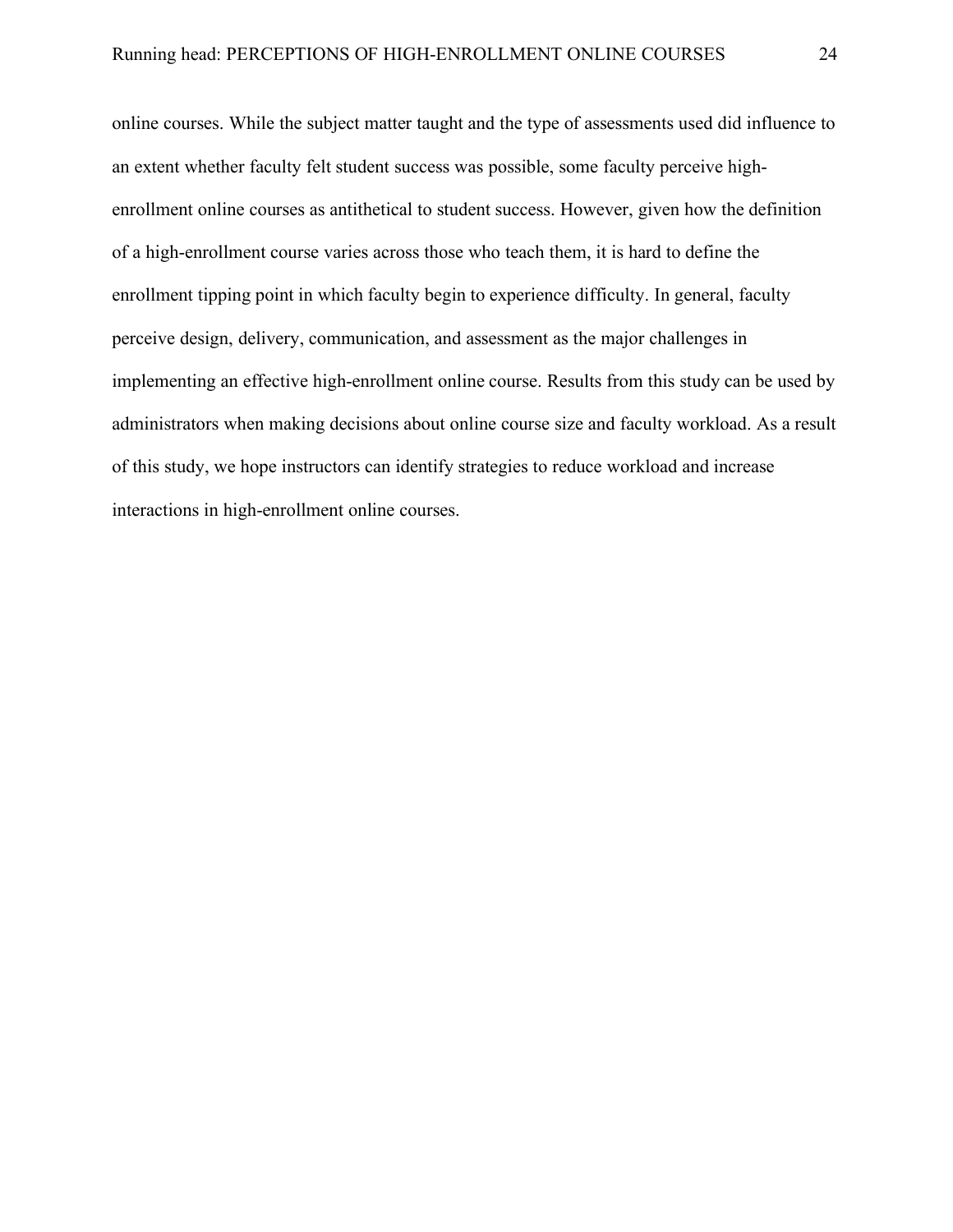#### **References**

Akerhielm, K. (1995). Does class size matter? *Economics of Education Review*, *14*(3), 229-241.

- Beaudoin, M., Kurtz, G., & Eden, S. (2009). Experiences and opinions of e-learners: What works, what are the challenges, and what competencies ensure successful online learning. *Interdisciplinary Journal of E-Learning and Learning Objects*, *5*(1), 275–289.
- Becker, W. E., & Powers, J. R. (2001). Student performance, attrition, and class size given missing student data. *Economics of Education Review*, *20*(4), 377-388.
- Berenson, R., Boyles, G., & Weaver, A. (2008). Emotional intelligence as a predictor of success in online learning. *The International Review of Research in Open and Distributed Learning*, *9*(2). Retrieved from https://doi.org/10.19173/irrodl.v9i2.385
- Bettinger, E., Doss, C., Loeb, S., Rogers, A., & Taylor, E. (2017). The effects of class size in online college courses: Experimental evidence. *Economics of Education Review*, *58*, 68- 85. http://dx.doi.org/10.1016/j.econedurev.2017.03.006
- Braga, J., Gunter, G., & Carneiro, M. (2015). Strategies for large class sizes in online and virtual learning environments. In D. Rutledge & D. Slykhuis (Eds.), *Proceedings of Society for Information Technology & Teacher Education International Conference 2015* (pp. 195- 198). Chesapeake, VA: AACE.
- Cavanaugh, J. (2005). Teaching online—A time comparison. *Online Journal of Distance Learning Administration, 8*(1). Retrieved from http://www.westga.edu/~distance/ajdla/spring81/cavanaugh81.htm
- Chen, B., deNoyelles, A., Patton, K., & Zydney, J. (2017). Creating a community of inquiry in large-enrollment online courses: An exploratory study on the effect of protocols within online discussions. *Online Learning, 21*(1), 165-188. http://dx.doi.org/10.24059/olj.v21i1.816
- Chen, K. Z., Anderson, J., Hannah, E. L., Bauer, C., & Provant-Robishaw, C. (2015). Resolving bottlenecks: Converting three high-enrollment nursing courses to an online format. *Journal of Nursing Education, 54*(7), 404-408.
- Chen, K-Z., Lowenthal, P. R., & Bauer, C. (2016). Effectiveness and student perception of three high-enrollment health studies online courses. Health Education Journal, 75(3), 343-357. doi:10.1177/0017896915581060
- Deming, D. J., Goldin, C., Katz, L. F., & Yuchtman, N. (2015). Can online learning bend the higher education cost curve? *The American Economic Review*, *105*(5), 496-501. http://dx.doi.org/10.1257/aer.p20151024
- Drago, W., & Peltier, J. (2004). The effects of class size on effectiveness of online courses. *Management Research News, 27*(10), 27-41. doi:10.1108/01409170410784310 Dunlap, J. (2005). Workload reduction in online courses: Getting some shuteye. *Performance Improvement, 44*(5), 18-25.
- Elison-Bowers, P., Sand, J., Barlow, M. R., & Wing, T. J. (2011). Strategies for managing large online classes. *The International Journal of Learning*, *18*(2), 57-66.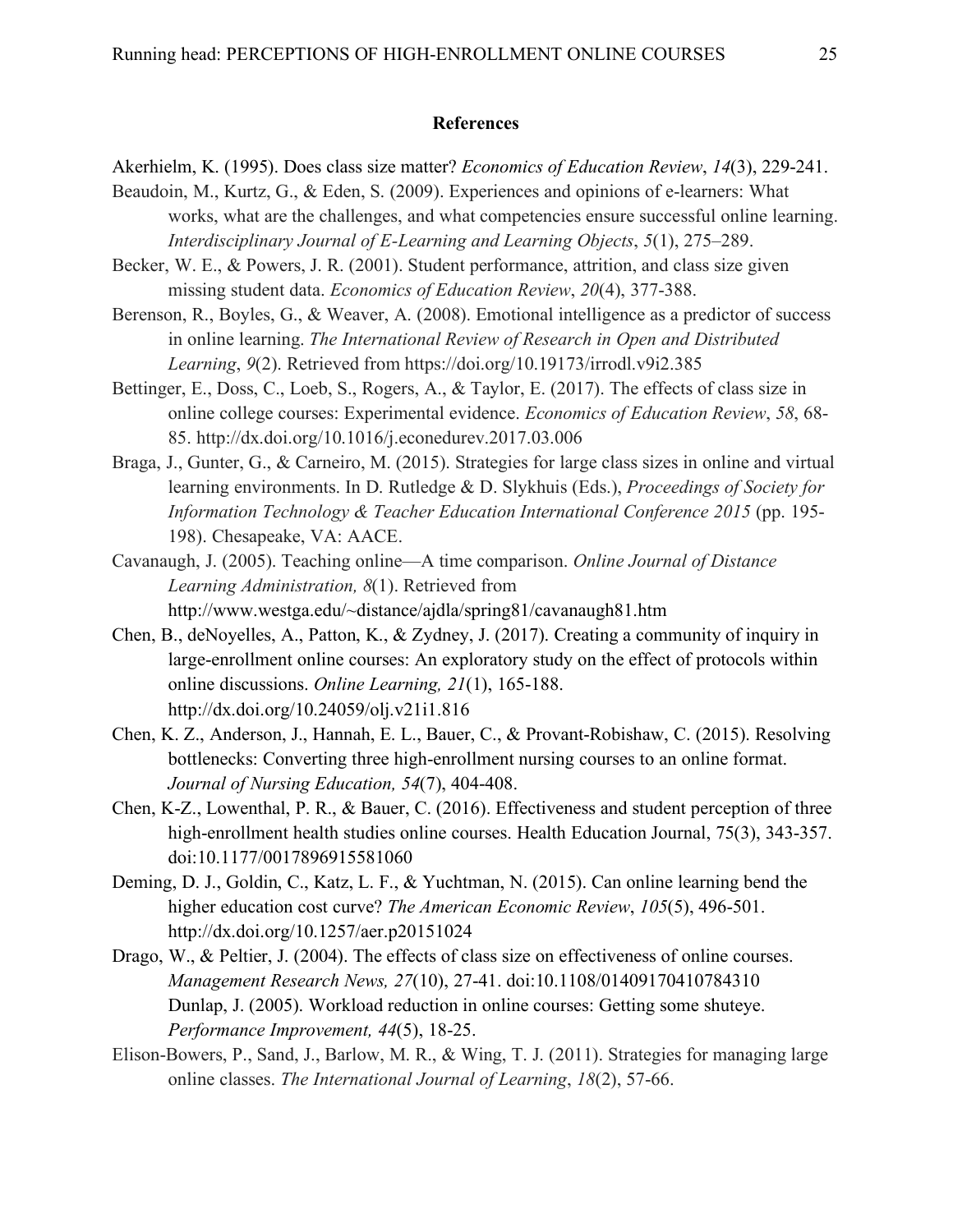- Grenzky, J., & Maitland, C. (2001). Focus on distance education. *NEA Higher Education Research Center Update, 7*(2), 1-8.
- Hanushek, E. A., Mayer, S. E., & Peterson, P. (1999). The evidence on class size. In S. E. Mayer & P. E. Peterson (Eds.), *Earning and learning: How schools matter* (pp. 131-168). Washington, DC: Brookings Institution.
- Hewitt, J., & Brett, C. (2007). The relationship between class size and online activity patterns in asynchronous computer conferencing environments. *Computers & Education, 49*(4), 1258-1271. http://dx.doi.org/10.1016/j.compedu.2006.02.001
- Holmes, C. M., & Reid, C. (2017). A Comparison Study of On-campus and Online Learning Outcomes for a Research Methods Course. *The Journal of Counselor Preparation and Supervision*. https://doi.org/10.7729/92.1182
- Hoxby, C. M. (2000). The effects of class size on student achievement: New evidence from population variation. *The Quarterly Journal of Economics*, *115*(4), 1239-1285.
- Irby, B. J., & Lara-Alecio, R. (2012). A narrative review of the literature regarding class size in online instruction. In J. Tareilo & B. Bizzell (Eds.), *NCPEA handbook of online instruction and programs in educational leadership*. Houston, TX: National Council of Professors of Educational Administration Press.
- Jaggers, S. S., & Xu, D. (2016). How do online course design features influence student performance? *Computers & Education, 95*, 270-284. http://dx.doi.org/10.1016/j.compedu.2016.01.014
- Jiang, M., & Ting, E. (2000). A study of factors influencing students' perceived learning in a web-based course environment. *International Journal of Educational Telecommunications, 6*(4), 317-338.
- Johnson, I. Y. (2010). Class size and student performance at a public research university: A cross-classified model. *Research in Higher Education, 51*(8), 701-723. http://dx.doi.org/10.1007/s11162-010-9179-y
- Johnson, S. D., Aragon, S. R., & Shaik, N. (2000). Comparative Analysis of Learner Satisfaction and Learning Outcomes in Online and Face-to-Face Learning Environments. *Journal of Interactive Learning Research*, *11*(1), 29–49.
- Jordan, K. (2014). Initial trends in enrolment and completion of massive open online courses. *International Review of Research in Open and Distributed Learning*, *15*(1). Retrieved from http://www.irrodl.org/index.php/irrodl/article/view/1651/2774
- Krueger, A. B. (2002). Understanding the magnitude and effect of class size on student achievement. In A. B. Krueger, E. A. Hanushek, & J. K. Rice (Eds.), *The class size debate* (pp. 7-35). Washington, DC: Economic Policy Institute.
- Krueger, A. (2003). Economic Considerations and Class Size. *The Economic Journal, 113*(485), F34-F63.

Ludwig-Hardman, S., & Dunlap, J. C. (2003). Learner support services for online students: Scaffolding for success. *The International Review of Research in Open and*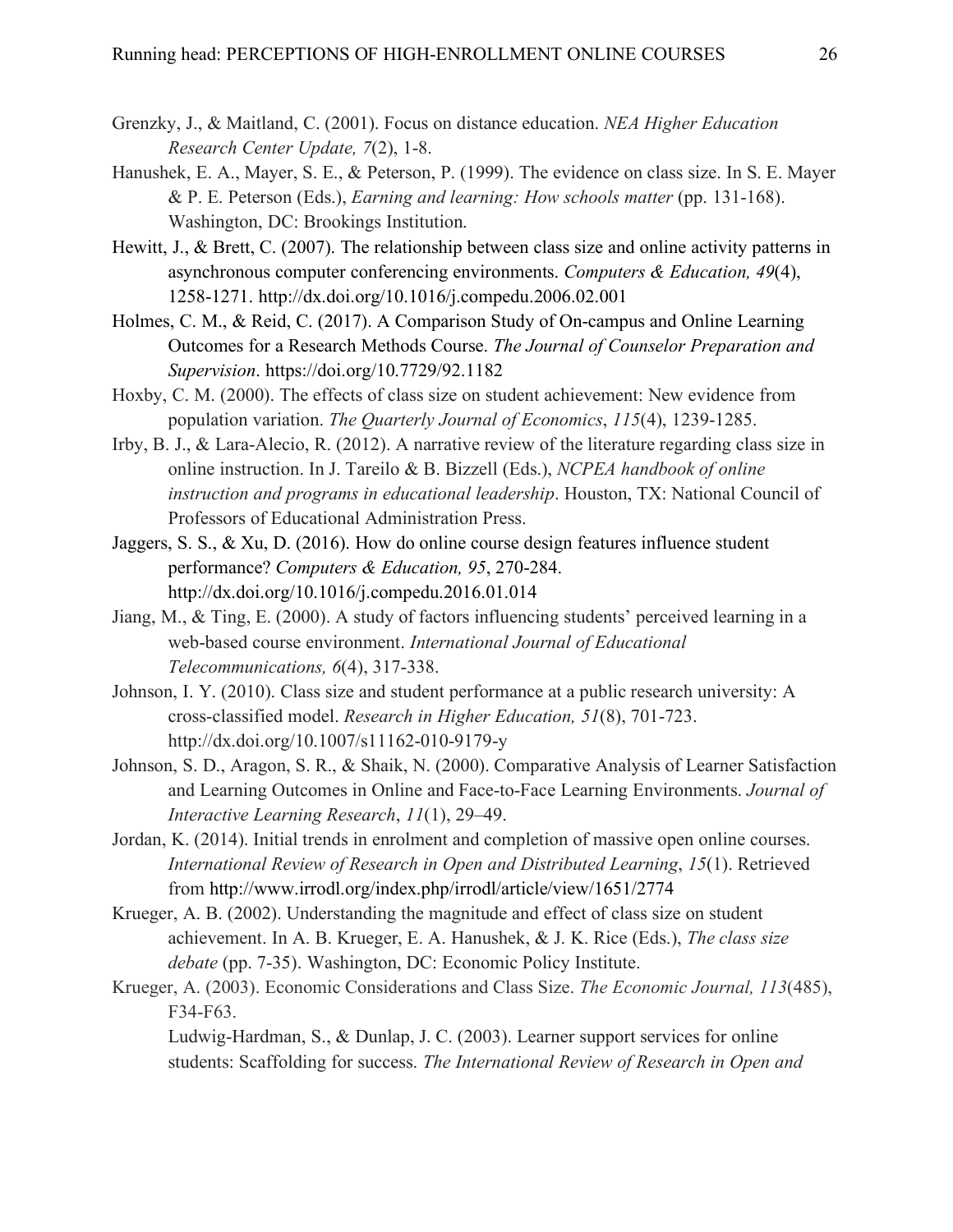*Distributed Learning*, *4*(1). Retrieved from

http://www.irrodl.org/index.php/irrodl/article/view/131/211

- Maringe, F., & Sing, N. (2014). Teaching large classes in an increasingly internationalising higher education environment: Pedagogical, quality and equity issues. *Higher Education, 67*(6), 761–782. doi:1007/s10734-013-9710-0
- Mitchell, M., & Leachman, M. (2015). Years of cuts threaten to put college out of reach for more students. *Center on Budget and Policy Priorities*. Retrieved from http://www.cbpp.org/research/state-budget-and-tax/years-of-cuts-threaten-to-put-collegeout-of-reach-for-more-students
- Mitchell, M., Leachman, M., & Masterson, K. (2017, August 23). A lost decade in higher education funding. Retrieved from https://www.cbpp.org/research/state-budget-and-tax/alost-decade-in-higher-education-funding
- Monks, J., & Schmidt, R. (2011). The impact of class size on outcomes in higher education. Retrieved from http://digitalcommons.ilr.cornell.edu/workingpapers/114/
- Morris, L. V., Finnegan, C., & Wu, S.-S. (2005). Tracking student behavior, persistence, and achievement in online courses. *The Internet and Higher Education*, *8*(3), 221–231. https://doi.org/10.1016/j.iheduc.2005.06.009
- Nagel, L., & Kotzé, T. G. (2010). Supersizing e-learning: What a CoI survey reveals about teaching presence in a large online class. *Internet and Higher Education, 13*(1), 45-51. http://dx.doi.org/10.1016/j.iheduc.2009.12.001
- National Center for Education Statistics (2017). The condition of education: Undergraduate enrollment. Retrieved from https://nces.ed.gov/programs/coe/indicator\_cha.asp
- National Student Clearinghouse Research Center (2017). Current term enrollment estimates. Retrieved from https://nscresearchcenter.org/ourreports/
- Orellana, A. (2006). Class size and interaction in online courses. *Quarterly Review of Distance Education, 7*(3), 229-248.
- Parsons-Pollard, N., Lacks, R. D., & Grant, P. H. (2008). A comparative assessment of student learning outcomes in large online and traditional campus-based introduction to criminal justice courses. *Criminal Justice Studies, 21*(3), 239-251.
- Rath, V., Gunter, G., & Braga, J. D. C. F. (2010). Strategies for enhancing student engagement in large online classes. In J. Sanchez & K. Zhang (Eds.), *Proceedings of World Conference on E-Learning in Corporate, Government, Healthcare, and Higher Education 2010* (pp. 770-775). Chesapeake, VA: AACE.
- Rovai, A. P. (2000). Building and sustaining community in asynchronous learning networks. *Internet and Higher Education, 3*(4), 285–297. http://dx.doi.org/10.1016/S1096-7516(01)00037-9
- Russell, V., & Curtis, W. (2013). Comparing a large- and small-scale online language course: An examination of teacher and learner perceptions. *Internet and Higher Education, 16,* 1-13. http://dx.doi.org/10.1016/j.iheduc.2012.07.002
- Saiz, M. (2014, Fall). Economies of scale and large classes. *Thought & Action*, 149-159.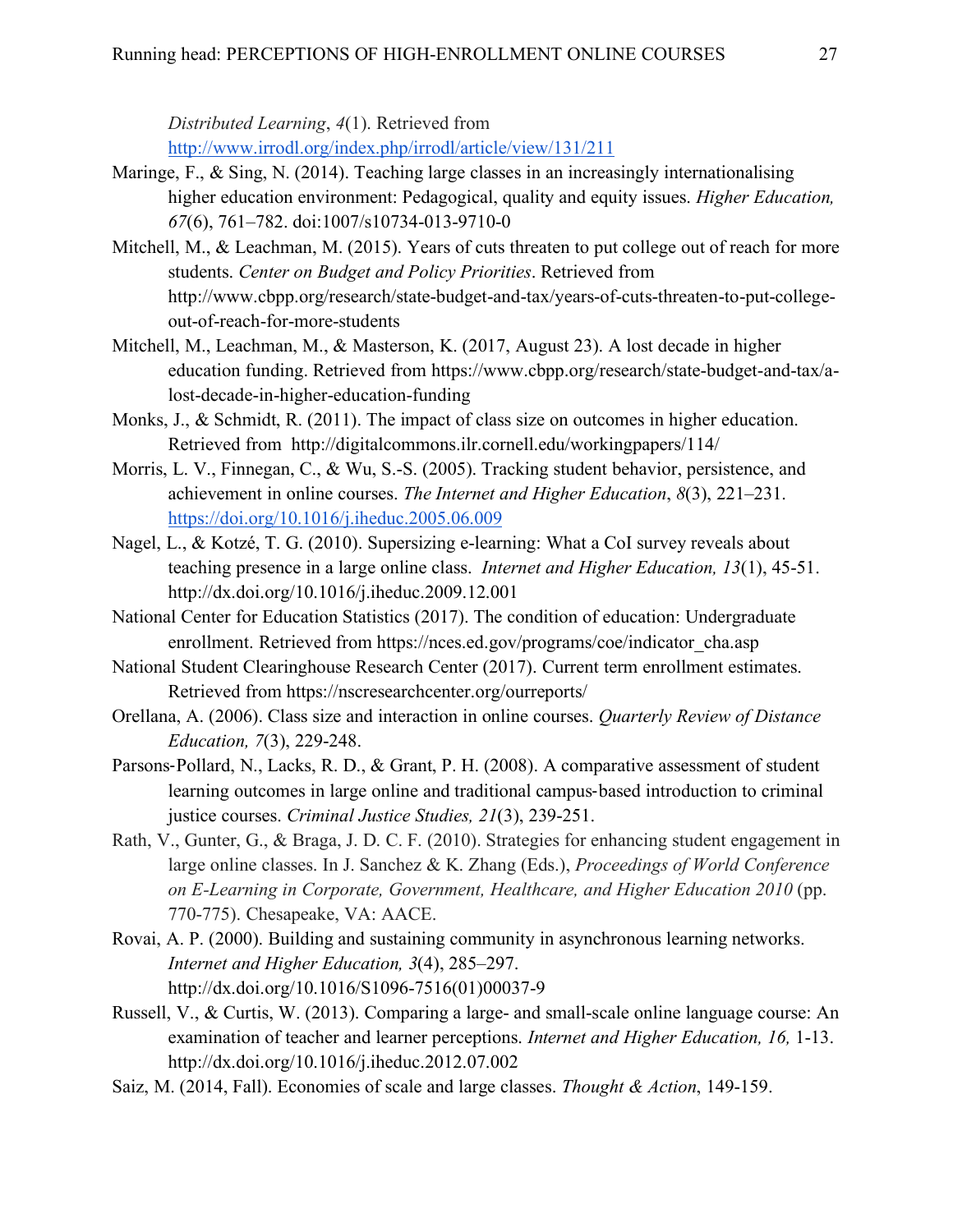- Schanzenbach, D. W. (2014). Does class size matter? Boulder, CO: Policy Briefs, National Education Policy Center. Retrieved from http://ctf-fce.ca/Research-Library/pb\_- \_class\_size.pdf
- Sorensen, C. (2015). An examination of the relationship between online class size and instructor performance. *Journal of Educators Online, 12*(1), 140-159. http://dx.doi.org/10.9743/JEO.2015.1.3
- Stanley, C., & Porter, E. (Eds.). (2002). *Engaging large classes: Strategies and techniques for college faculty*. Boston, MA: Anker.
- Taft, S., Perkowski, T., & Martin, L. (2011). A framework for evaluating class size in online education. *Quarterly Review of Distance Education, 12*(3), 181-197.
- Tomei, L. (2006). The impact of online teaching on faculty load: Computing the ideal class size for online courses. *Journal of Technology and Teacher Education*, *14*(3), 531–541.
- Toth, L. S., & Montagna, L. G. (2002). Class size and achievement in higher education: A summary of current research. *College Student Journal, 36*(2), 253-260.
- Trammell, B. A., & LaForge, C. (2017). Common challenges for instructors in large online courses: Strategies to mitigate student and instructor frustration. *Journal of Educators Online*, *14*(1). Retrieved from https://files.eric.ed.gov/fulltext/EJ1133615.pdf Wilson, B. G., Ludwig-Hardman, S., Thornam, C. L., & Dunlap, J. C. (2004). Bounded community: Designing and facilitating learning communities in formal courses. *The International Review of Research in Open and Distributed Learning*, *5*(3). Retrieved from http://www.irrodl.org/index.php/irrodl/article/view/204/286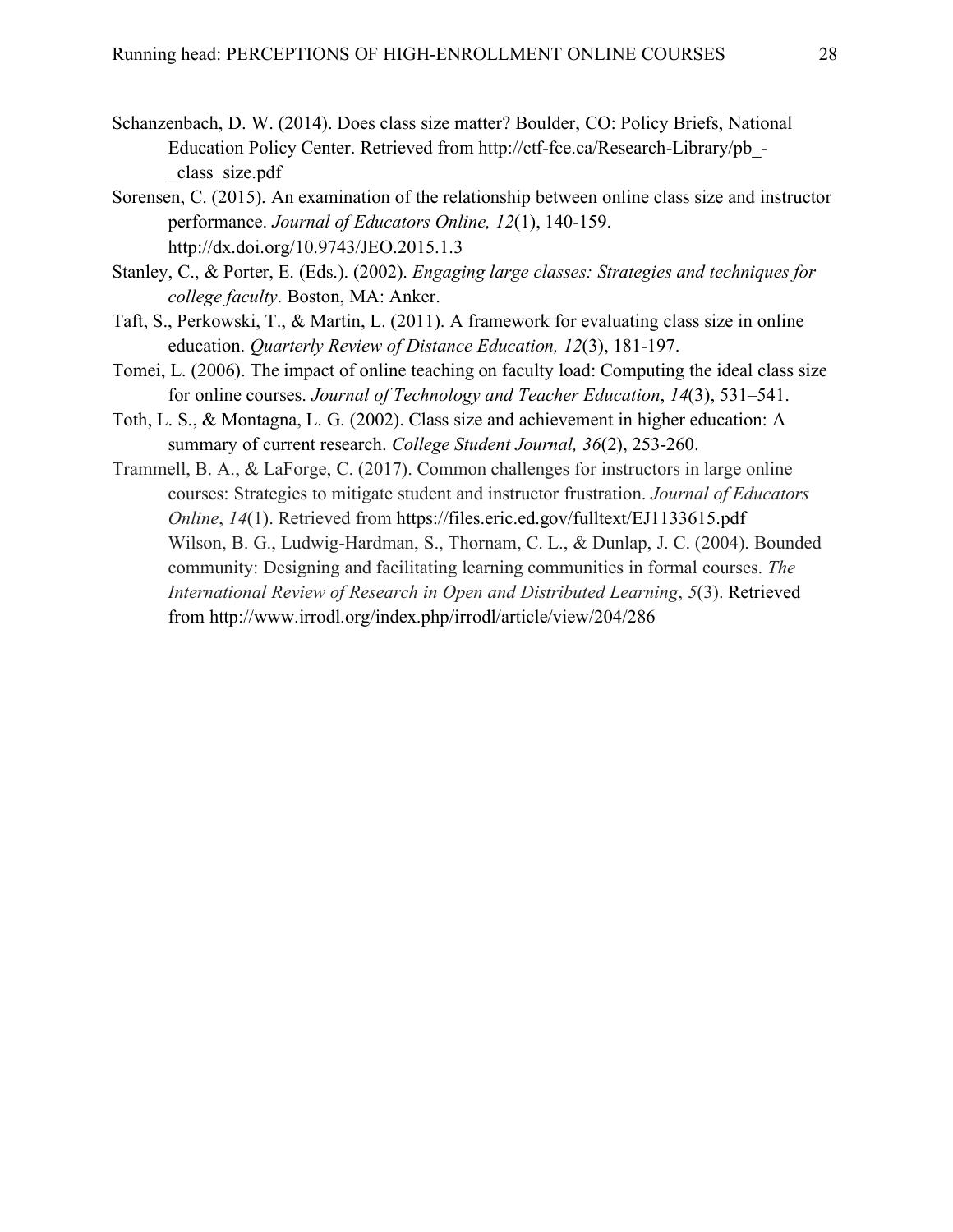| <b>Demographics</b><br>These initial demographic questions are to help us understand your background.                                                                                                                                                                                                                                       |                   |
|---------------------------------------------------------------------------------------------------------------------------------------------------------------------------------------------------------------------------------------------------------------------------------------------------------------------------------------------|-------------------|
| I am a (a) Professor, (b) Associate Professor, (c) Assistant Professor, (d) Instructor,<br>(e) Adjunct                                                                                                                                                                                                                                      | Rank              |
| I am (a) Tenure-track, (b) Tenured, (c) non-tenured or non-tenure-track                                                                                                                                                                                                                                                                     | <b>Tenure</b>     |
| My (fall/spring) teaching load is: (a) 4/4, (b), 4/3, (c) 3/3, (d) 3/2, (e) 2/2, (f) other                                                                                                                                                                                                                                                  | Load              |
| How many years have you been teaching online: 1, 2, 3, 4, 5, 6, 7, 8, 9, 10+                                                                                                                                                                                                                                                                | <b>Experience</b> |
| What do you consider a large online course? (a) 30 or more students, (b) 40 or more<br>students, (c) 50 or more students, (d) 60 or more students, (e) 70 or more students,<br>(f) 100 or more students.                                                                                                                                    | <b>Definition</b> |
| What type of training or professional development have you completed on designing<br>or teaching online courses? (select all the apply)<br>(a) eCampus Course Design and Development Seminar (eCD2S)<br>(b) eCampus Course Design Phase (eCD)<br>(c) eCampus Teaching Online Seminar (eTOS)<br>(d) Quality Matters Peer Review<br>(e) Other | <b>Training</b>   |
| What type of supports and/or incentives (e.g., teaching assistants, faculty-<br>development opportunities, course-development stipends) do you receive to design<br>and teach large online course(s)?                                                                                                                                       | <b>Support</b>    |

## **Appendix**

### **General Perceptions of Large Online Courses**

We are interested in learning more about what faculty think about large online courses and how they are similar or different than "regular" sized online courses.

- Based on your experience, what is the ideal class size for online courses? (a) There is no ideal class size; (b) less than 10 students; (c) 10-15 students; (d) 16-20 students; (e) 21-25 students; (f) 26-30 students; (g) 31-35 students; (h) 36-40 students; (i) 45-50 students; (j) 51 or more students
- What types of courses (e.g., certain disciplines, general ed. vs. major, undergraduate vs. graduate) work well as large online courses?
- What types of courses do not work well as large online courses?
- Please identify some benefits of large online courses
- Please identify some challenges of large online courses?
- How do you address those challenges in large online courses?
- Teaching large online courses requires more time than teaching "regular-sized" online courses? (strongly disagree --- strongly agree)
- How do you manage your workload in a large online course?
- What advice would you give a colleague who is going to be teaching a large online course for the first time?

### **Satisfaction with Teaching Large Online Courses**

As class sizes increase, we want to know how satisfied faculty are with teaching these large online courses.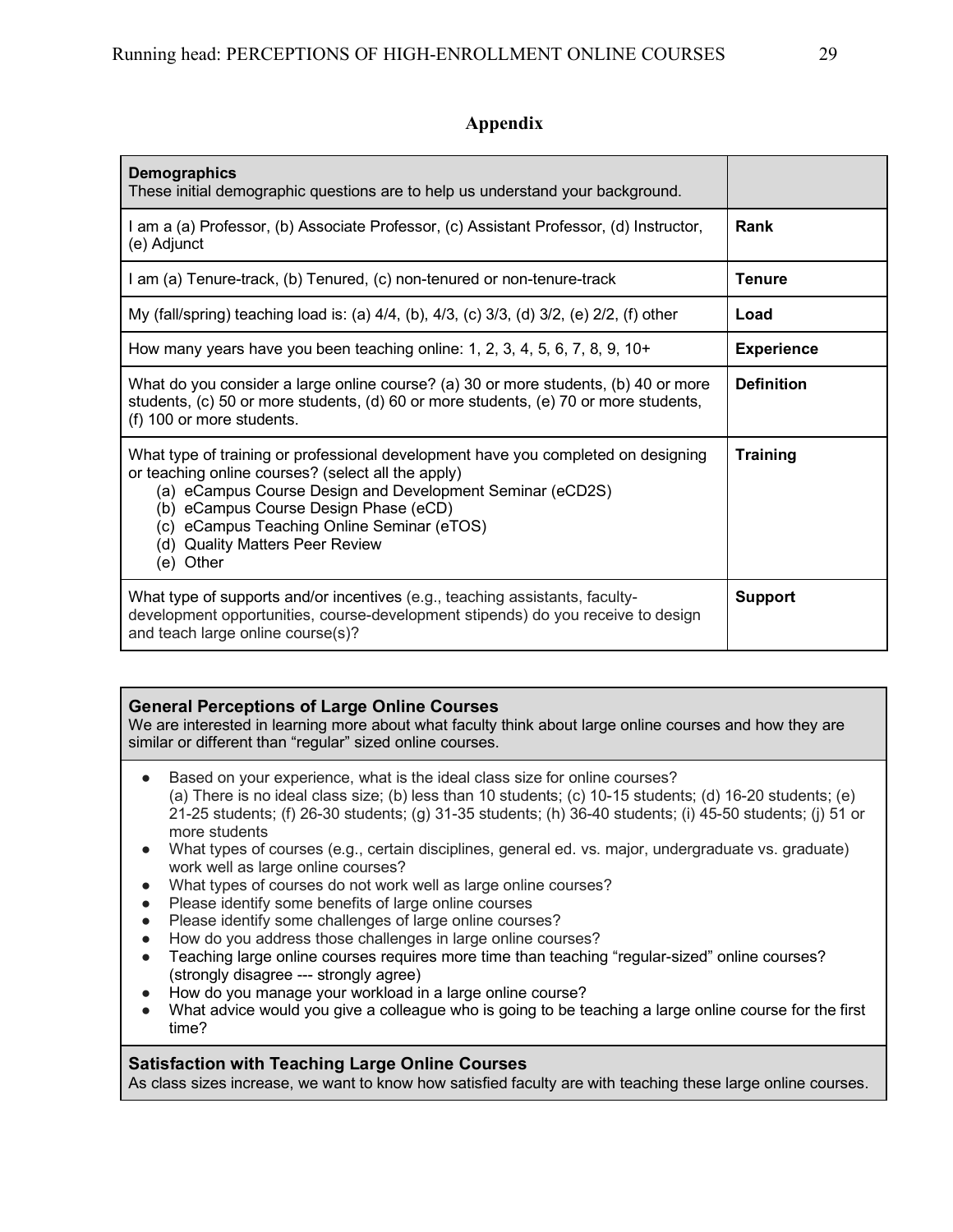- I like teaching "regular" sized online courses (strongly disagree --- strongly agree)
- I like teaching large enrollment online courses (strongly disagree --- strongly agree)
- I am satisfied with the learning experience students have in my large enrollment online courses (strongly disagree --- strongly agree)

## **Design and Teaching Strategies with Large Online Courses [21 Questions]**

We want to learn more about how faculty design and teach large online courses. One popular framework used to guide the design and facilitation of online courses is the Community of Inquiry Framework. This framework suggests that meaningful learning involves these three elements:

- Social presence (getting a sense that others are "there" and "real")
- Teaching Presence (design, facilitation, and direction of cognitive and social processes)
- Cognitive Presence (construct meaning through sustained communication)

But it is unclear how faculty do this in large online courses. We hope to learn how, if at all, each of these elements take place in large online courses.

- What are features of a well-designed large online course?
- What are features of a poorly-designed large online course?
- How do you assess student learning in large online courses?
- I think it is important in large online courses to: [strongly disagree -- strongly agree]
	- --Develop social presence between students and the instructor
	- --Develop social presence between students and other students
	- --Develop teaching presence
	- --Develop a sense of classroom community
	- --Have student-to-student interaction
	- --Have instructor-to-student interaction
	- --Have student-to-content interaction

In my large online courses,

### *Teaching Presence*

- I clearly communicate important course topics and course goals.
- I actively try to keep course participants engaged and participating in productive dialogue.
- I try to develop a sense of community among course participants.
- I focus class discussions on relevant issues aimed at student learning.
- I provide feedback in a timely fashion.

### *Social Presence*

- I try to develop a sense of belonging in the course.
- Students regularly interact with the instructor and each other in the large online courses I teach.
- I am able to form distinct impressions of some course participants.
- I try to develop a safe learning environment where students feel comfortable disagreeing with each other
- I try to develop a sense of collaboration.

### *Cognitive Presence*

- I develop course activities that will pique my students' curiosity and motivate them to explore the course content more deeply.
- I use online discussions to help students see different perspectives.
- I provide opportunities to help my students reflect on course content and discussions.
- I provide opportunities for students to test and apply what they learned.
- I help students understand how they can apply what they have learned in their other coursework and outside of the classroom.

Additional Comments